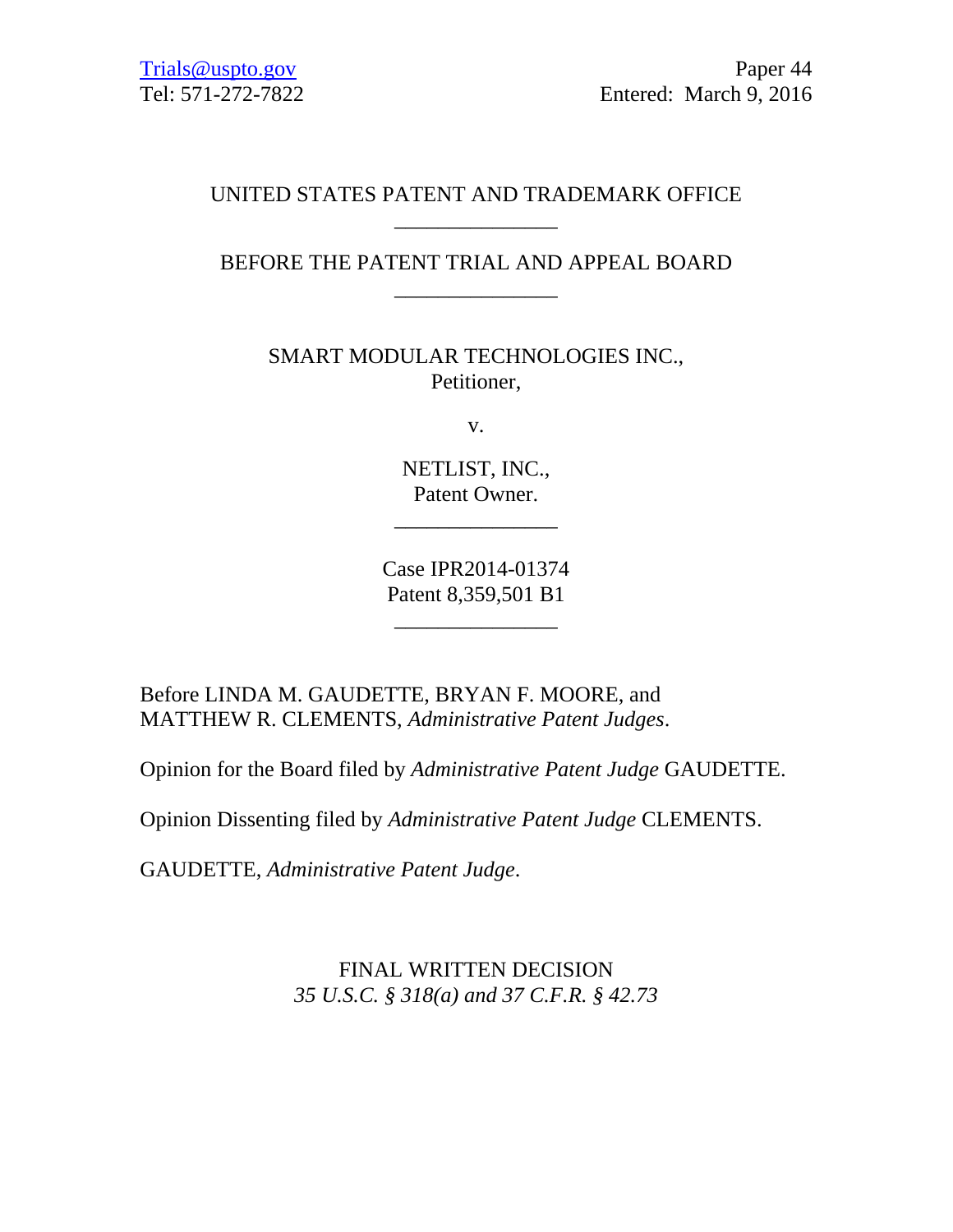#### I. BACKGROUND

Smart Modular Technologies Inc. ("Petitioner") filed a Petition (Paper 7, Corrected Petition ("Pet.")) on August 23, 2014, requesting institution of an *inter partes* review of claims 1–20 (the "challenged claims") of U.S. Patent No. 8,359,501 B1 (Ex. 1008, "the '501 patent"). Netlist, Inc. ("Patent Owner") filed a Preliminary Response (Paper 10). Based on these submissions, an *inter partes* review of claims 1, 2, 4–6, 9–11, 14–17, and 20 was instituted on March 10, 2015, pursuant to 35 U.S.C. § 314. Paper 12 ("Dec. on Inst." or "Institution Decision").

After institution, Patent Owner filed a Response (Paper 21, Corrected Response, "PO Resp."), and Petitioner filed a Reply to the Patent Owner Response (Paper 26, "Reply").

Petitioner filed a Motion to Exclude Evidence. Paper 25; *see also* Paper 36 (Patent Owner's Opposition) and Paper 41 (Petitioner's Reply). Patent Owner also filed a Motion to Exclude Evidence (Paper 33; *see also* Paper 38 (Petitioner's Opposition) and Paper 40 (Patent Owner's Reply)) and a Motion to Exclude Portions of Petitioner's Reply (Paper 34; *see also* Paper 39 (Petitioner's Opposition)).

Oral argument was held on November 17, 2015, and a transcript (Paper 42, "Tr.") has been entered into the record.

The Board has jurisdiction under 35 U.S.C. § 6(c). This Final Written Decision, issued pursuant to 35 U.S.C. § 318(a) and 37 C.F.R. § 42.73, addresses issues and arguments raised during trial.

For the reasons discussed below, we determine Petitioner has not met its burden to prove, by a preponderance of the evidence, that claims 1, 2, 4–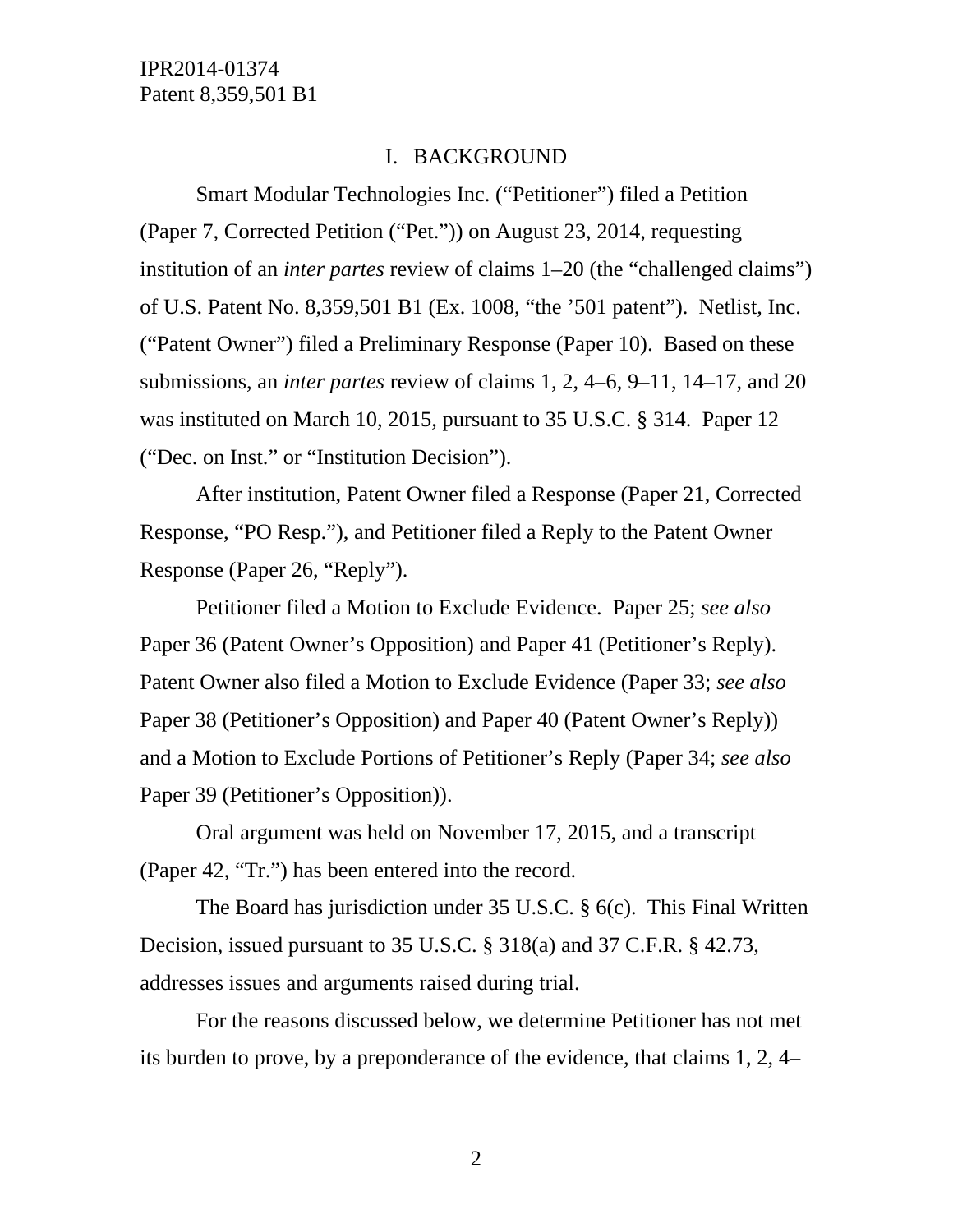6, 9–11, 14–17, and 20 of the '501 patent are unpatentable. Petitioner's and Patent Owner's Motions to Exclude are dismissed.

#### *A. Related Matters*

The '501 patent claims priority as a continuation of U.S. Patent Application No. 12/422,925, now U.S. Patent No. 8,001,434 ("the '434 patent"). Ex. 1008, 1. Petitioner also requested, and we instituted, an *inter partes* review of the '434 patent: *Smart Modular Technologies Inc. v. Netlist, Inc.*, Case IPR2014-01372 (PTAB March 10, 2015) ("IPR-1372"), Paper 13. We denied Petitioner's requests to institute *inter partes* reviews of the '434 patent and the '501 patent in two additional petitions, filed August 23, 2014: *Smart Modular Technologies Inc. v. Netlist, Inc.*, Case IPR2014- 01373 (PTAB March 13, 2015), Paper 16, and Case IPR2014-01375 (PTAB March 13, 2015), Paper 12, respectively. Oral argument in IPR2014-01372 was consolidated with the oral argument in the present *inter partes* review. A final decision in IPR2014-01372 is issued concurrently with this final decision.

The '501 patent also is the subject of IPR2014-00971 ("IPR-971"). We entered a final written decision in that case on December 14, 2015, concluding that claims 1–3, 5–8, and 11–20 are unpatentable on the following grounds: claims  $1-3$ ,  $5-8$ ,  $11-14$ , and  $16-20$  under 35 U.S.C. § 102(b) based on Averbuj (U.S. Patent Application Publication No. 2005/0257109 A1, issued November 17, 2005); and claims 1–3, 5, and 14– 16 under 35 U.S.C. § 103(a) based on Huang (*An Efficient Parallel Transparent BIST Method for Multiple Embedded Memory Buffers*, Fourteenth International Conference on VLSI Design 379–384 (2001), IEEE). *Sandisk Corp. v. Netlist, Inc.*, Case IPR2014-00971 (PTAB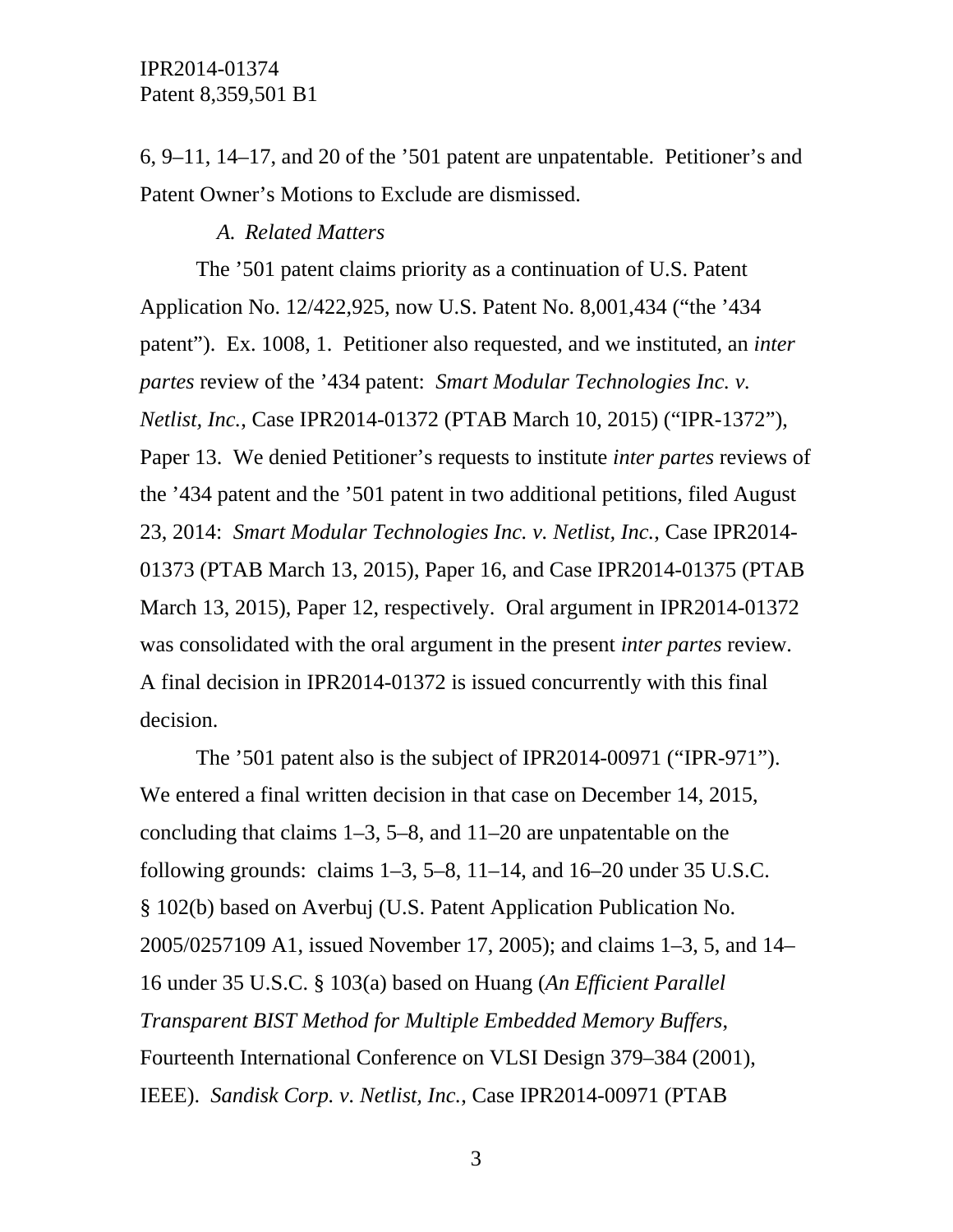December 14, 2015), Paper 34 ("IPR-971 FWD"). Petitioner Sandisk Corporation has requested rehearing of our determination that it did not meet its burden to show unpatentability of claims 4, 9, and 10, and our determination that it failed to show unpatentability of claim 15 as anticipated by U.S. Patent Application Publication No. 2005/0257109 A1. *Id.*, Paper 35.

#### *B. The '501 Patent (Ex. 1008)*

The '501 patent relates to self-testing electronic memory modules. Ex. 1008, 1:28–29. A block diagram of an exemplary self-testing memory module is shown in Figure 1 of the '501 patent, reproduced below.



As illustrated in Figure 1, above, "memory module 10 includes a printed circuit board 12 configured to be operatively coupled to a memory controller 14 of a computer system 16." *Id.* at 5:6–8. Memory module 10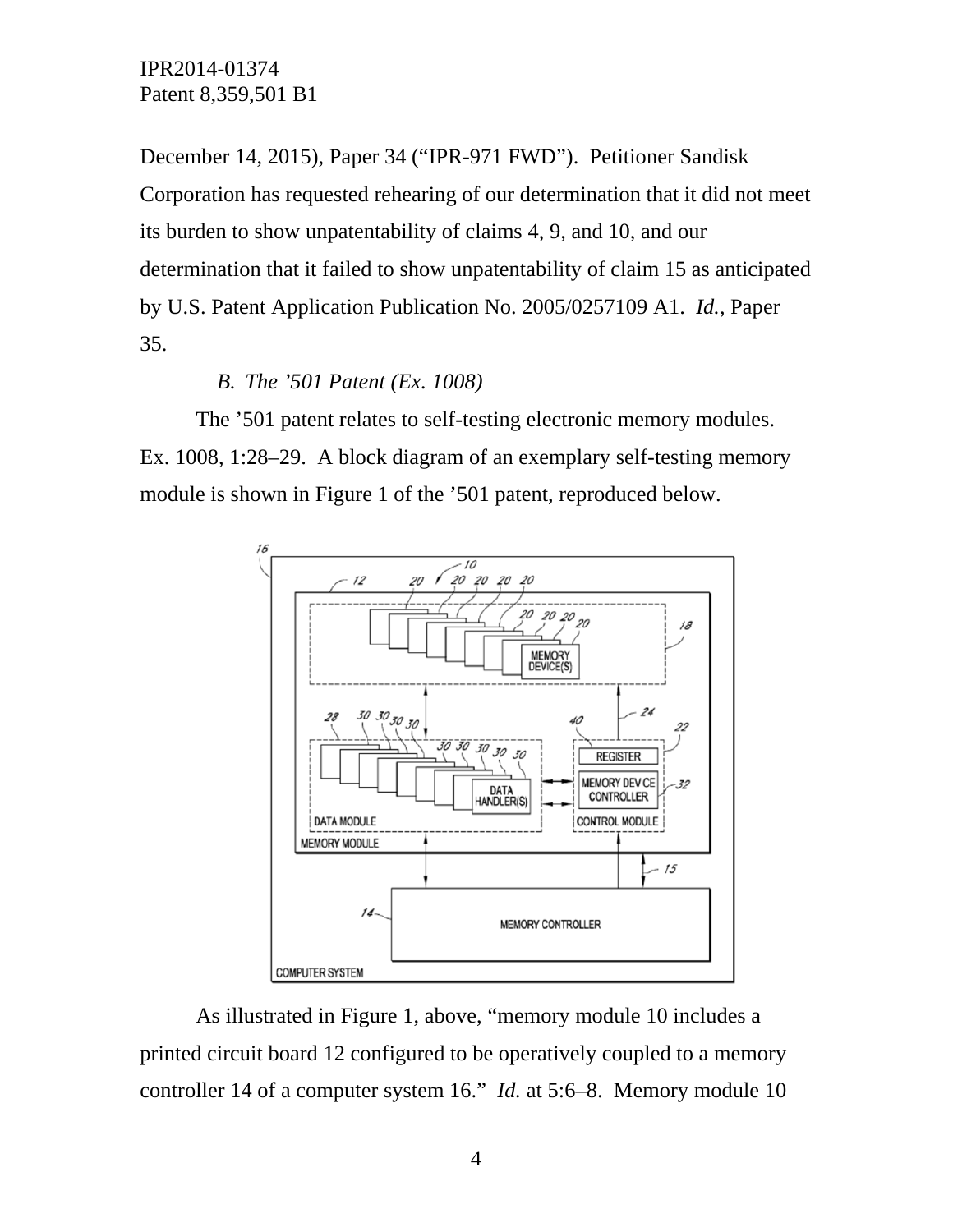includes a plurality of memory devices 18, e.g., ETT DRAM chips, each memory device 20 of the plurality of memory devices 18 comprising data, address, and control ports. *Id.* at 3:34–36; 5:10–12.

Memory module 10 further includes data module 28 comprising a plurality of independently operable data handlers 30, and control module 22 that may include a dual input register for registering address and control signals coming from either self-testing logic or from memory controller 14 on the system board. *Id.* at 5:14–16, 42–46. "In various embodiments, the control module 22 includes . . . one or more application-specific integrated circuit[s]" *Id.* at 9:62–64. "[D]ata module 28 and/or the control module 22 of certain embodiments are configured to test the plurality of memory devices 18 at the normal operating speed of the memory devices 20." *Id.* at 6:5–8. "For example, the data module 28 and/or the control module 22 are configured to provide memory signals (e.g., data, address and control signals) according [to] the operating specification of the memory devices 20." *Id.* at 6:8–11.

 "In some embodiments, during testing, the control module 22 generates address and control signals 24 associated with memory locations to be tested and the data module 28 generates corresponding test data patterns and provides them to the appropriate memory devices 20." *Id.* at 5:48–52. "For example, the data module 28 may receive a write command from the control module 22 and provide data to be written to certain locations in the memory devices 20 during a write operation." *Id.* at 5:52– 55.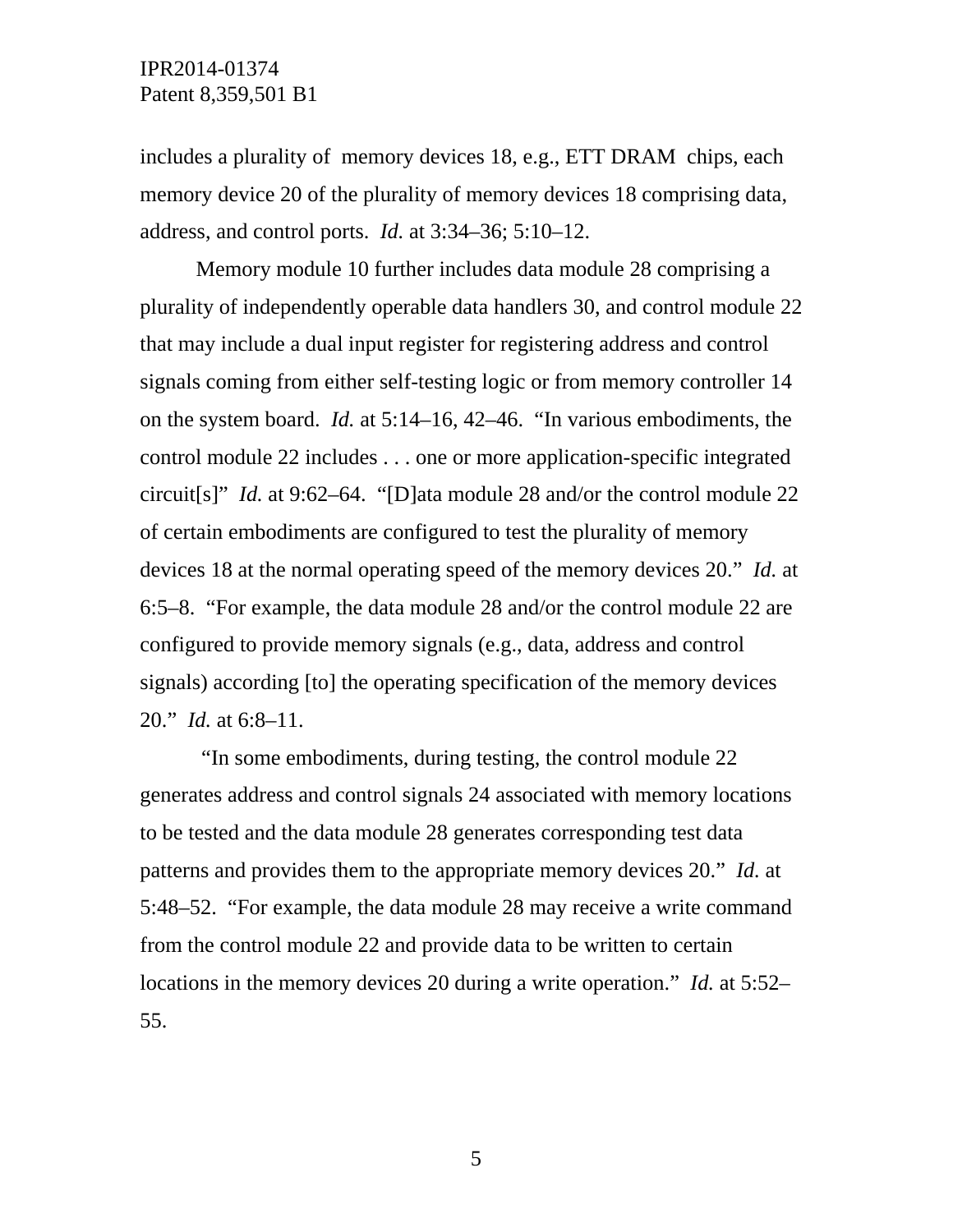# *A. Illustrative Claims*

Of the challenged claims, claims 1 and 16 are independent, and are reproduced below:

1. A memory system configured to be operatively coupled to a memory controller of a computer system, the memory system comprising:

a plurality of memory chips;

- a plurality of data handlers configured to be operated independently from one other, wherein one or more data handlers of the plurality of data handlers are configured to generate data for writing to a corresponding one or more memory chips of the plurality of memory chips;
- a control circuit configured to generate address and control signals, wherein the memory system is configured to test the one or more memory chips using the address and control signals generated by the control circuit and using the data generated by the one or more data handlers.

16. A method of operating a memory system configured to be operatively coupled to a memory controller of a computer system, the memory system having a plurality of memory chips, the method comprising:

- operating a plurality of data handlers independently from one another to generate and transmit data to one or more memory locations of one or more memory chips of the plurality of memory chips;
- operating a control circuit to generate address and control signals; and
- testing the one or more memory locations of the one or more memory chips using the address and control signals generated by the control circuit and using the data generated by the plurality of data handlers.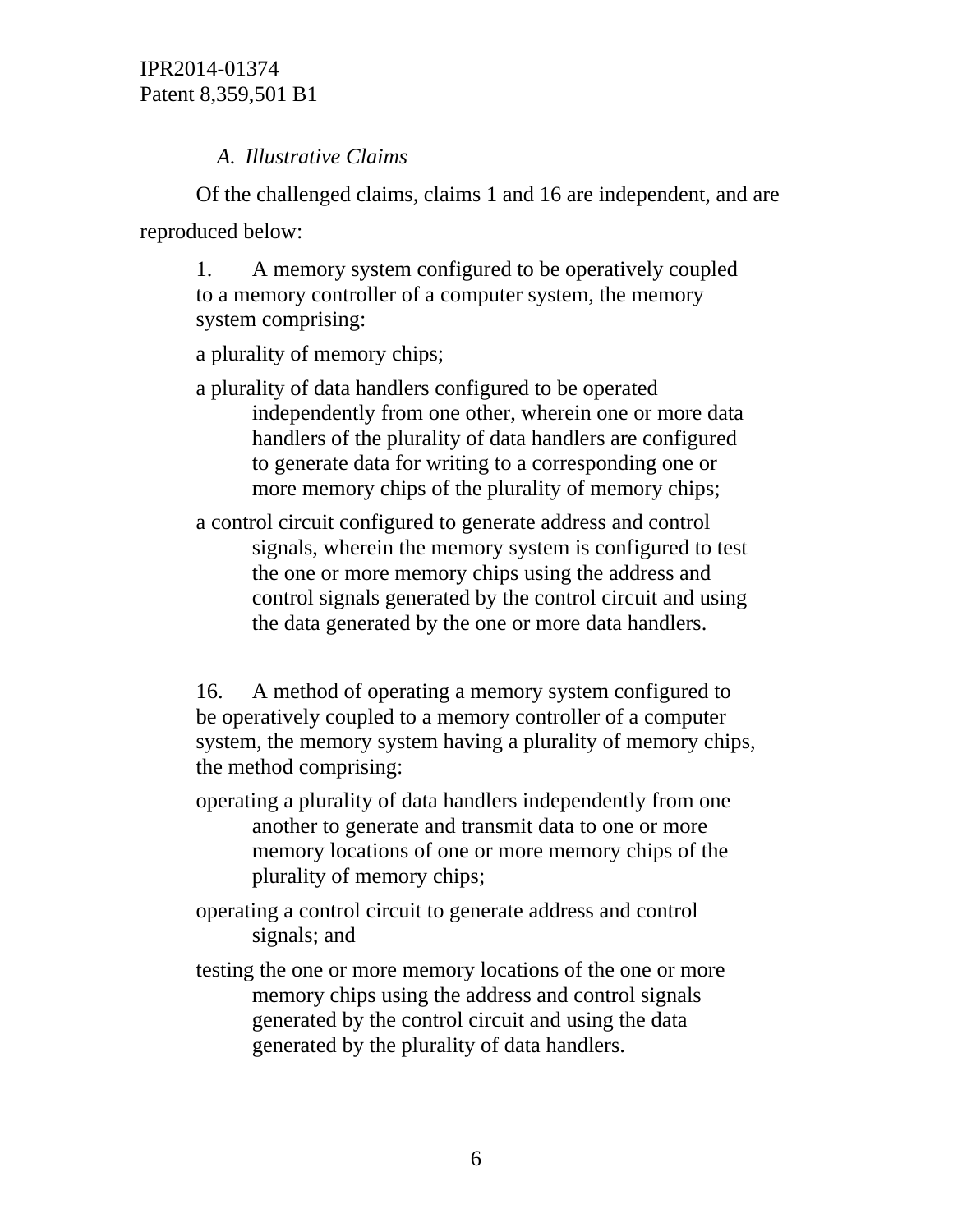# *C. The Instituted Ground of Unpatentability*

We instituted the instant *inter partes* review of claims 1, 2, 4–6, 9–11, 14–17, and 20 based on anticipation under 35 U.S.C. § 102(b) by Averbuj, U.S. Patent No. 7,392,442 B2, issued June 24, 2008 (Ex. 1011, "Averbuj"). As indicated in Section I.A., above, in IPR-971, we held claims claims 1–3, 5–8, 11–14, and 16–20 of the '501 patent unpatentable under 35 U.S.C. § 102(b) based on U.S. Patent Application Publication No. 2005/0257109 A1, the published application of the Averbuj patent on which the instituted ground of unpatentability in this proceeding is based.

#### *D. Expert Testimony*

Petitioner relies on the testimony of Dr. Nader Bagherzadeh in support of its patentability challenge. Pet. 1. Dr. Bagherzadeh executed a declaration (Ex. 1009, "the Bagherzadeh Declaration") in support of the Petition. Dr. Bagherzadeh was cross-examined on the subject matter of his declaration, and a transcript of the testimony was filed as Exhibit 2012.

Dr. Bagherzadeh testifies as follows: "In 1979 and 1987, respectively, [he] earned a master of science in electrical engineering and a doctorate degree in computer engineering from the University of Texas at Austin." Ex. 1009 ¶ 4. He has been involved in design and development of digital systems for more than 30 years. *Id.* ¶ 6. Dr. Bagherzadeh joined the University of California, Irvine, in 1987, and has "been teaching, researching, and consulting regarding almost all aspects of memory design for high performance computer systems, including but not limited to DRAMs and SRAMs." *Id.* ¶ 7. He has been employed as a professor in the department of Electrical Engineering and Computer Science at the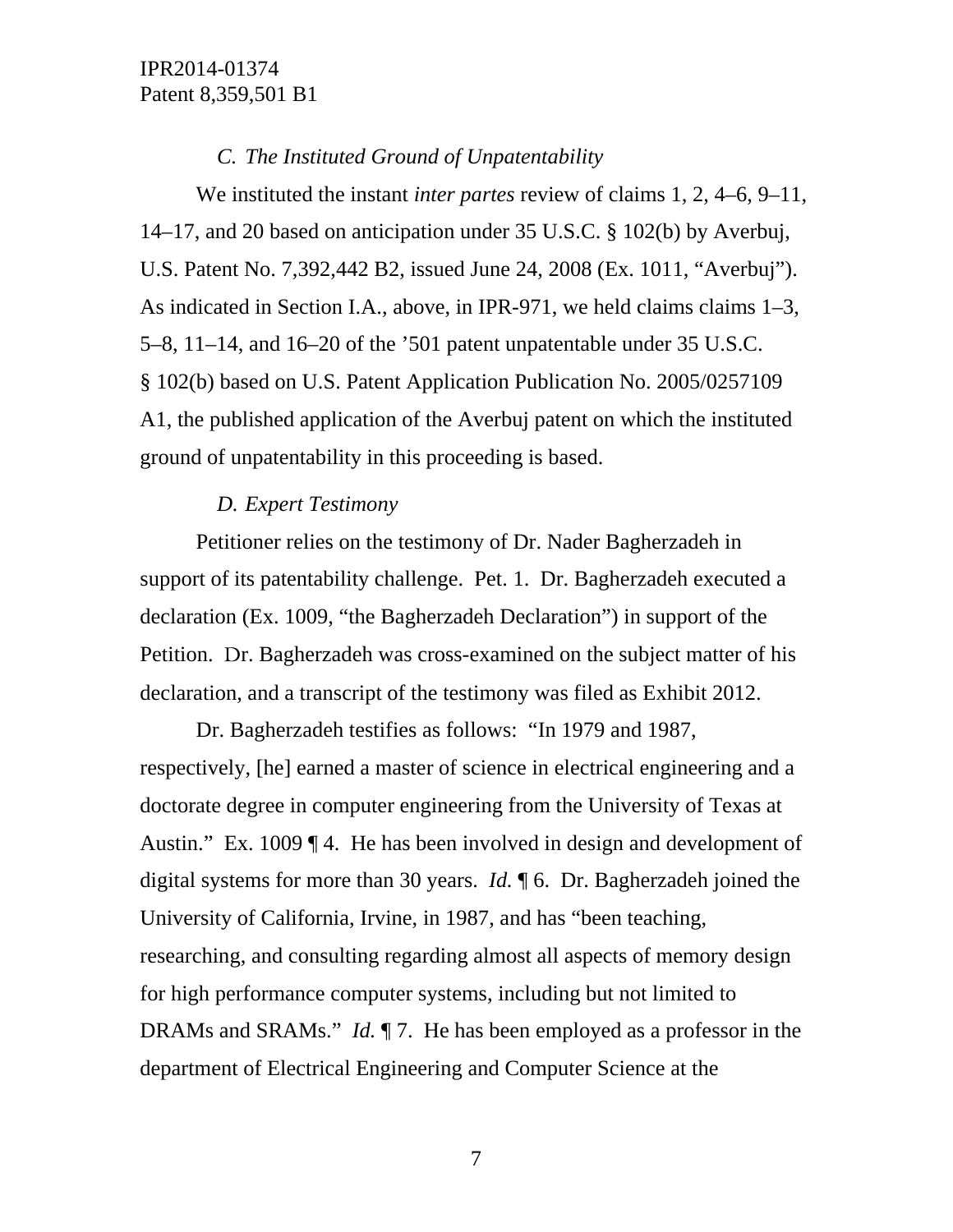University of California, Irvine, since 2003. *Id.* ¶ 5. In 2000, Dr. Bagherzadeh became a cofounder of Morpho Technologies, a high tech company focused on the design and development of low power and high performance digital signal processors for mobile applications. *Id.* ¶ 7. He was involved in evaluating patents, technical reports and presentations related to memory chip designs, DSPs, and parallel processing algorithms for mobile platforms. *Id.* 

Patent Owner relies on the testimony of Dr. Carl Sechen. PO Resp. 1. Dr. Sechen executed a declaration (Ex. 2019, "the Sechen Declaration") in support of Patent Owner's Response. Dr. Sechen was cross-examined on the subject matter of his declaration, and a transcript of the testimony was filed as Exhibit 1031.

Dr. Sechen testifies as follows: he has an M.S. degree in Electrical Engineering from the Massachusetts Institute of Technology and "was awarded a Ph.D. in electrical engineering from the University of California at Berkeley in 1986." Ex. 2019 ¶ 5. Dr. Sechen has been a Professor of Electrical Engineering for more than 28 years. *Id.* ¶ 2. During this time period, his research has focused on design and computer-aided design of digital integrated circuits, including the design of DRAM, and he has taught numerous students how to design DRAM memories. *Id.* Dr. Sechen has "also been involved in numerous research projects on VLSI design and memory design[, and has] taught numerous graduate researchers how to design digital integrated circuits, including memories." *Id.* ¶ 4.

The parties do not dispute that Dr. Bagherzadeh and Dr. Sechen are qualified to testify as experts under FRE 702.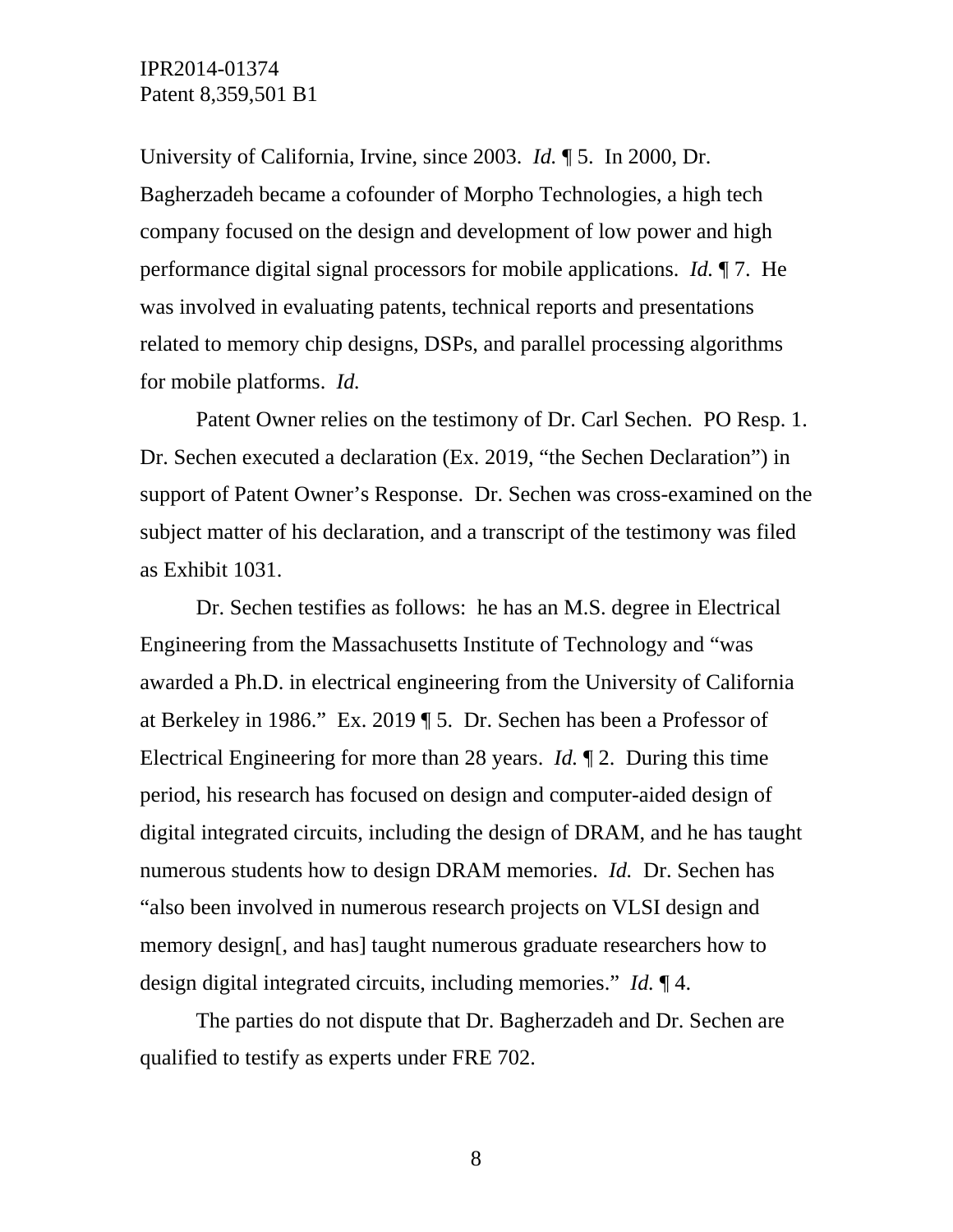#### II. LEVEL OF ORDINARY SKILL IN THE ART

The level of ordinary skill in the art is relevant to claim construction and anticipation. *See Yorkey v. Diab*, 605 F.3d 1297, 1300 (Fed. Cir. 2010) (explaining that a determination of anticipation involves interpreting the claim language and then comparing the construed claim to a prior art reference); *In re Suitco Surface, Inc.*, 603 F.3d 1255, 1259–60 (Fed. Cir. 2010) ("[C]laim language should be read in light of the specification as it would be interpreted by one of ordinary skill in the art.").

Dr. Bagherzadeh and Dr. Sechen agree that the field of art is "memory module design with features for built-in self-test (BIST)." Ex. 2019 ¶ 21; *see also* Ex. 1009 ¶ 17.

Dr. Bagherzadeh testifies that

a person of ordinary skill in the art for the '501 patent in April 2008 would have a bachelor's degree or the equivalent training or experience in electrical engineering or computer engineering, and at least one year of experience relating to memory systems and BIST.

A person having a bachelor's degree or the equivalent training or experience in electrical engineering or computer engineering would have experience with digital circuit design, memories and computer architecture. An additional year of experience relating to memory systems and BIST would focus on those areas and allow one to recognize current issues with respect to the field.

Ex. 1009 ¶¶ 19–20; *see id.* ¶ 16 ("My understanding is that the earliest possible priority date of the '501 patent is April 14, 2008.").

Dr. Sechen testifies that

one of ordinary skill in the art at the time of filing the application(s) for the '434 [sic, '501] Patent, who would be working on the design of memory devices and memory modules,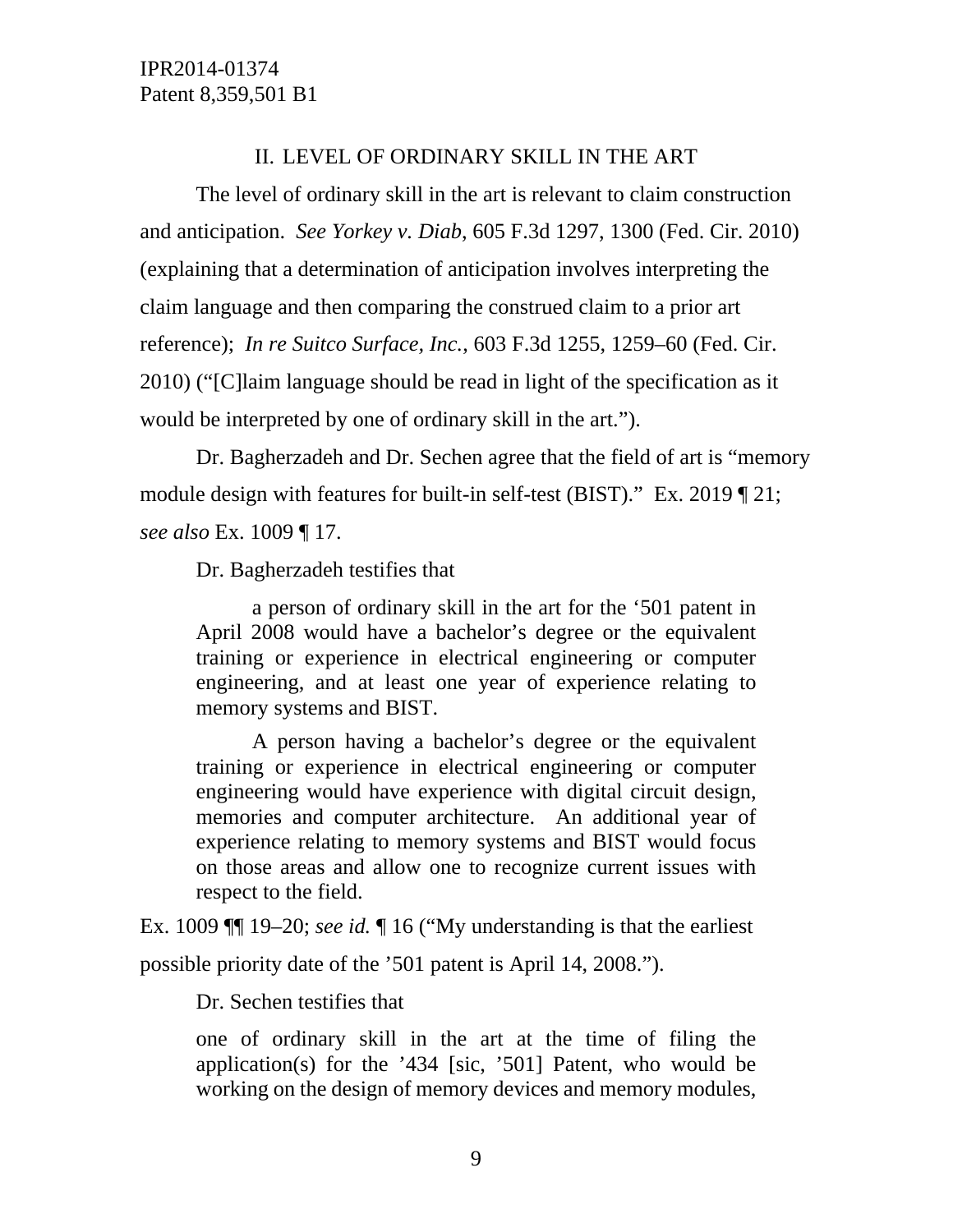would have at least a Bachelor of Science degree in electrical engineering or computer engineering, and at least five years of industry experience designing memory devices and memory modules. Alternatively, one of ordinary skill in the art would have an M.S. degree in electrical engineering or computer engineering, and at least three years of industry experience designing memory devices and memory modules. Moreover, one of ordinary skill in the art would have a Ph.D. degree in electrical engineering or computer engineering, and have at least one year of industry experience designing memory devices and memory modules.

#### Ex. 2019 ¶ 21.

 The difference in the opinions of the two experts is essentially that Dr. Sechen believes a person of ordinary skill in the art would have additional experience, education, or a combination of the two, beyond that proposed by Dr. Bagherzadeh. Both experts have been employed as professors since the mid 1980s. Dr. Bagherzadeh also has some experience working with engineers in the industry by virtue of his employment with AT&T Bell Labs from 1980–1984 (Ex. 1009 ¶ 6; *id.* Appx. A). Both experts were awarded bachelors and masters degrees in electrical engineering. Dr. Bagherzadeh was awarded a doctorate in computer engineering, while Dr. Sechen was awarded a doctorate in electrical engineering.

Based on a comparison of Dr. Bagherzadeh's and Dr. Sechen's declarations (Exs. 1009, 2019), we find Dr. Bagherzadeh has a broader range of educational and work experience, and, therefore, accord greater weight to his opinion as to the level of ordinary skill in the art. Dr. Bagherzadeh's opinion is consistent with our finding as to the level of ordinary skill in the art in our Final Written Decision in IPR-971. We, therefore, adopt our finding in IPR-971 as to the level of ordinary skill in the art: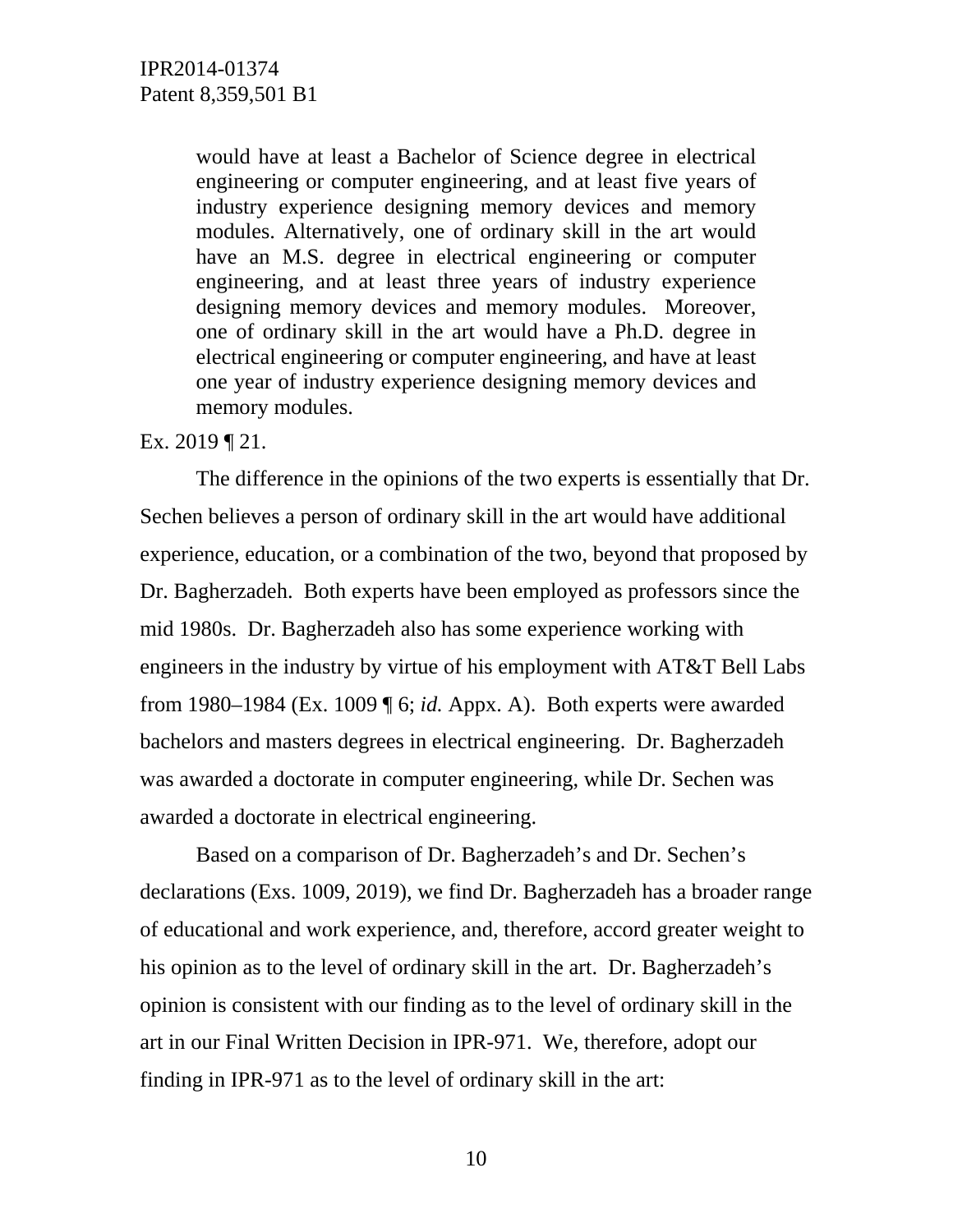[A] person of ordinary skill in the art at the time of the '501 patent would have a Bachelor's degree in electrical engineering, computer engineering, or in a related field and at least one year of work experience relating to memory systems, and would be familiar with the design of memory devices, memory modules, and BIST.

IPR-971 FWD, 10–11 (noting that our finding was "based on our review of the '501 patent and the types of problems and solutions described in the '501 patent and cited prior art").

#### III. CLAIM CONSTRUCTION

In its Petition, Petitioner offers specific constructions for the claim terms "operatively coupled," "ports," "to generate," "[operated/operating [...] independently," and "cyclic data." Pet. 19–22. We determined that, for purposes of our Institution Decision, only the term "generate" required express construction. Dec. on Inst. 7. We interpreted "generate" as meaning "produce" or "cause." *Id.* at 9.

In its Response, Patent Owner disagrees with our interpretation of "generate" as meaning "cause." PO Resp. 17–18. Patent Owner contends our "Institution Decision also provides a construction for 'configured to generate,'" as recited in claim 1, and proposes its own construction for this phrase. *Id.* at 9 (citing Dec. on Inst. 9). In its Reply, Petitioner asserts that our interpretation of "generate" in the Institution Decision is correct (Reply 1), and offers a proposed construction for the term "configured" (*id.* at 9– 10). Patent Owner's and Petitioner's proposed constructions for the disputed claim language are listed in the table below.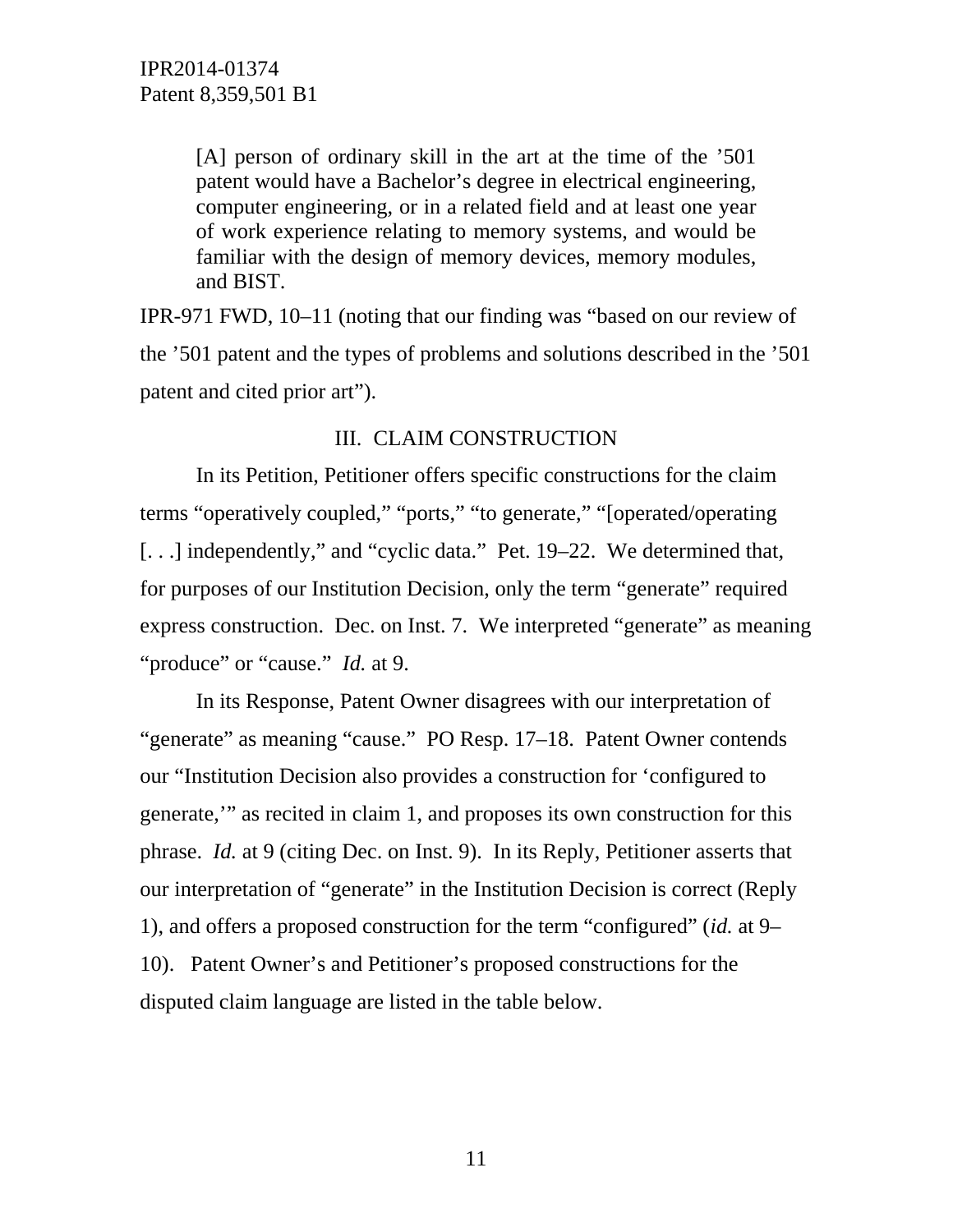| <b>Claim</b>       | <b>Patent Owner's Proposed</b> | <b>Petitioner's Proposed</b> |
|--------------------|--------------------------------|------------------------------|
| <b>Term/Phrase</b> | <b>Construction</b>            | <b>Construction</b>          |
| generate           | produce (PO Resp. 17)          | cause or initiate            |
|                    |                                | transmission (Pet. $20-21$ ) |
|                    |                                | produce or cause (Reply 1)   |
| configured to      | programmed to                  | arranged or prepared to      |
| generate           | generate/produce (see PO       | produce or cause (Reply 9–   |
|                    | Resp. 9                        | $10^{\circ}$                 |

In support of their proposed constructions of the disputed claim language, the parties rely on language in the '501 patent and extrinsic evidence. *See generally*, Pet. 20–21; PO Resp. 8–33; Reply 1–17. Neither party relies on prosecution history disclaimer in support of its proposed constructions.

In an *inter partes* review, the Board interprets claim terms in an unexpired patent according to the broadest reasonable construction in light of the specification of the patent in which they appear. 37 C.F.R. § 42.100(b); *see also In re Cuozzo Speed Techs., LLC*, 793 F.3d 1268, 1278– 80 (Fed. Cir. 2015) ("Congress implicitly approved the broadest reasonable interpretation standard in enacting the AIA," and "the standard was properly adopted by PTO regulation."), *cert. granted*, *sub nom. Cuozzo Speed Techs. LLC v. Lee*, 136 S. Ct. 890 (mem.) (2016). Under that standard, and absent any special definitions, we give claim terms their ordinary and customary meaning, as would be understood by one of ordinary skill in the art at the time of the invention. *In re Translogic Tech., Inc.*, 504 F.3d 1249, 1257 (Fed. Cir. 2007); *see also Trivascular, Inc. v. Samuels*, No. 2015-1631, 2016 WL 463539, at \*3 (Fed. Cir. Feb. 5, 2016) ("Under a broadest reasonable interpretation, words of the claim must be given their plain meaning, unless such meaning is inconsistent with the specification and prosecution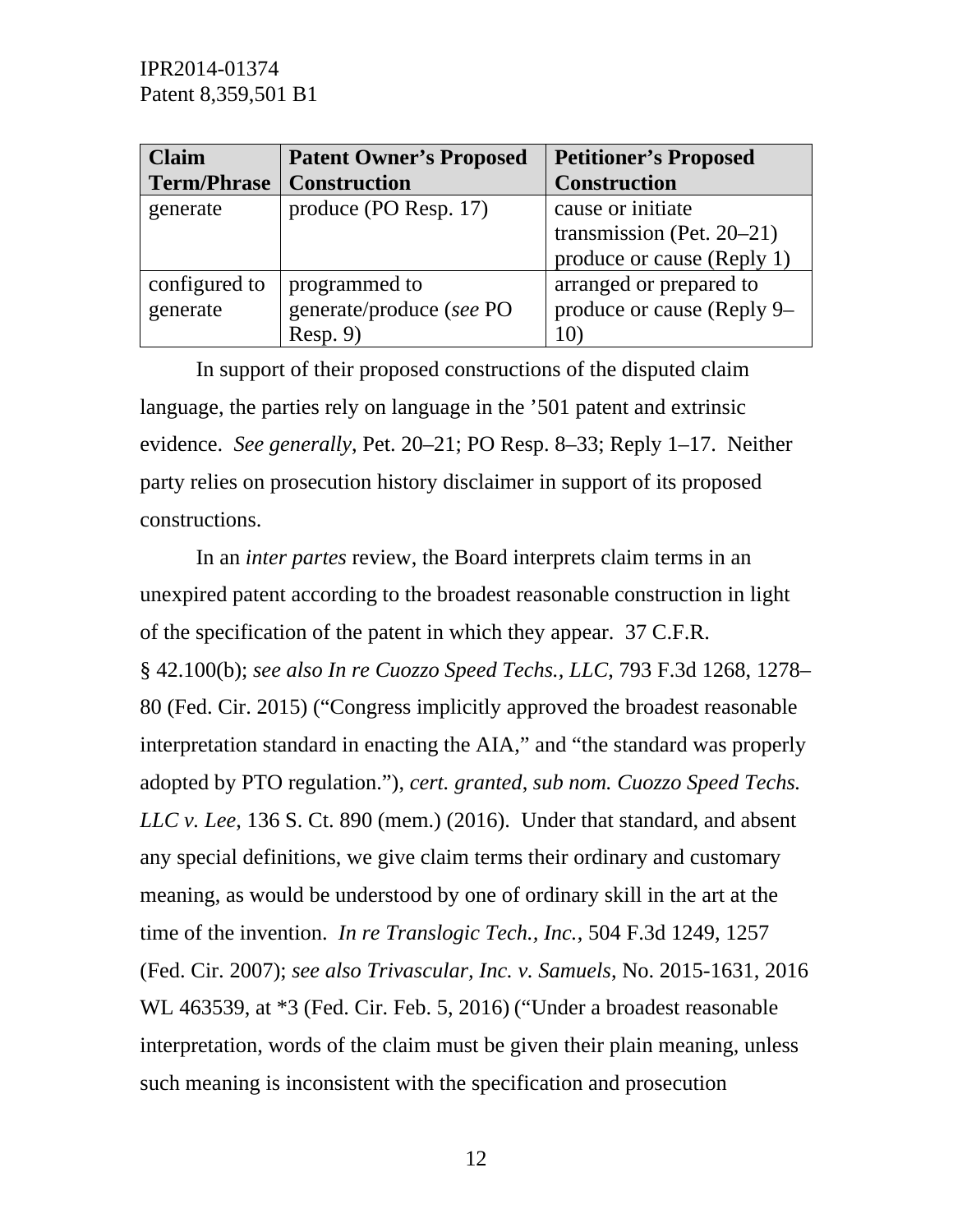history."). Any special definitions for claim terms must be set forth with reasonable clarity, deliberateness, and precision. *In re Paulsen*, 30 F.3d 1475, 1480 (Fed. Cir. 1994).

"[T]he Board may rely on dictionaries 'so long as the dictionary definition does not contradict any definition found in or ascertained by reading the patent document.'" *Belden Inc. v. Berk-Tek LLC*, 610 Fed. App'x 997, 1002 (Fed. Cir. 2015) (quoting *Phillips v. AWH Corp.*, 415 F.3d 1303, 1322–23 (Fed. Cir. 2005)). Expert testimony is useful to explain terms of art, and the state of the art at any given time, but cannot be used to prove "the proper or legal construction of any instrument of writing." *Teva Pharm. USA, Inc. v. Sandoz, Inc.*, 135 S. Ct. 831, 841 (2015) (internal citations omitted); *see also* 37 C.F.R. § 42.65(a) ("Expert testimony that does not disclose the underlying facts or data on which the opinion is based is entitled to little or no weight.").

Only terms which are in controversy need to be construed, and only to the extent necessary to resolve the controversy. *Vivid Techs., Inc. v. Am. Sci. & Eng'g, Inc*., 200 F.3d 795, 803 (Fed. Cir. 1999). A court may revisit and alter its construction of claim terms as the record in a case develops. *See Pressure Prods. Med. Supplies, Inc. v. Greatbatch Ltd*, 599 F.3d 1308, 1316 (Fed. Cir. 2010).

#### *A. Generate*

The terms "generate" and "generated" are used in both independent claims 1 and 16. Petitioner contends "[t]he Institution Decision correctly found that the intrinsic and extrinsic record supported construing 'generate' as 'cause' or 'produce.'" Reply 1. Patent Owner contends "'generate' is properly construed to mean 'produce,'" but "a construction of generate that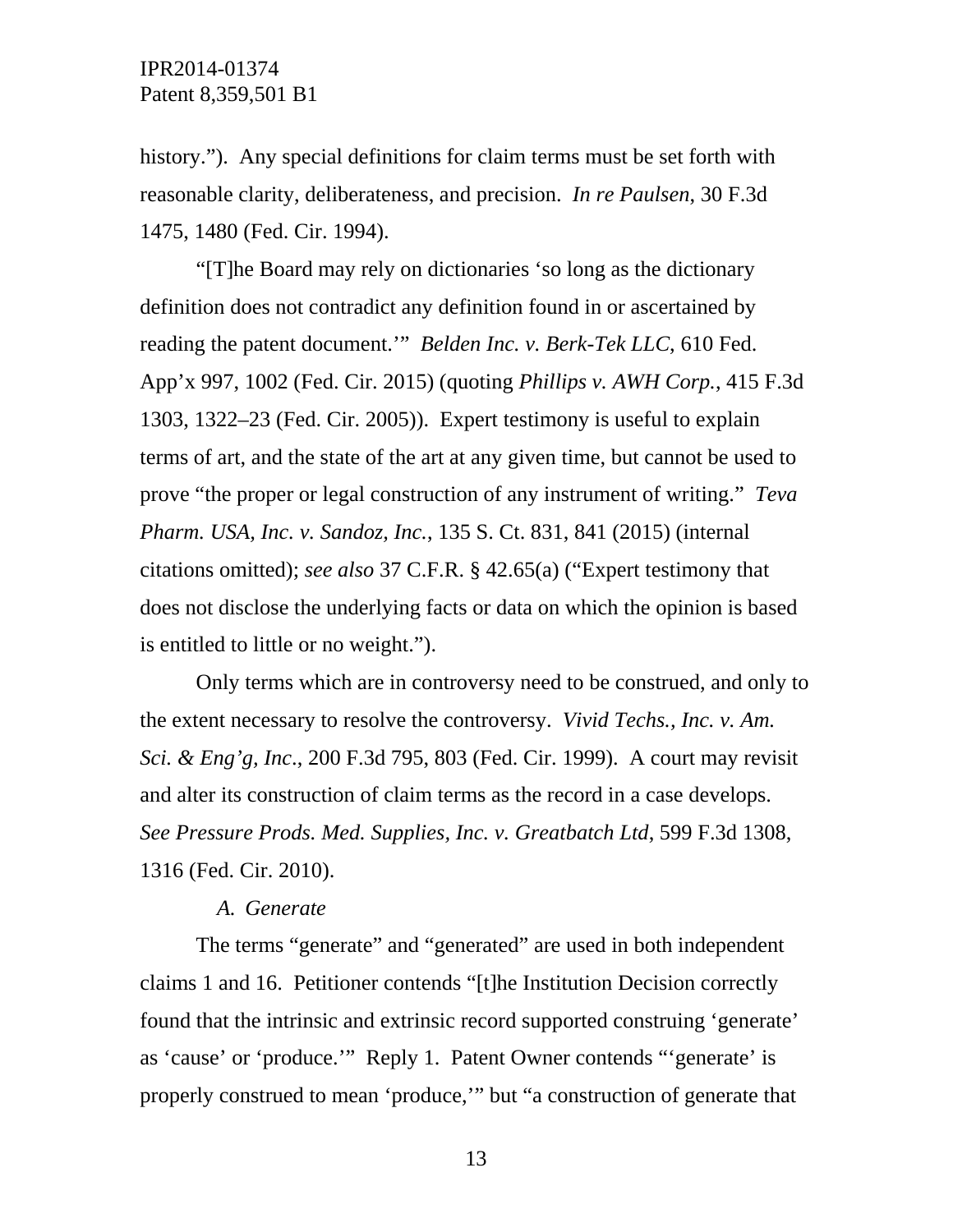includes 'cause' is unsupported by – and contradictory to – the intrinsic and extrinsic evidence, and fails to provide reasonable clarity." PO Resp. 17–18. The same respective constructions of "generate" were advanced by Patent Owner and the petitioner, Sandisk Corporation, in IPR-971. *See* IPR-971 FWD, 23–25.

We provided an extensive analysis of the term "generate" in our Final Written Decision in IPR-971. *See id.* at 22–30. "[W]e agree[d] with Patent Owner that the broadest reasonable interpretation of the claim term 'generate' is 'produce' and that 'generate' does not mean 'cause' or 'cause to produce.'" *Id.* at 29. We interpreted the claim language "address and control signals *generated* by the control circuit" (claims 1 and 16) as "encompassing signals . . . that originated in the control circuit . . . , including by transformation or modification of information and/or data received from another component. *Id.* We also stated that "[w]e [did] not interpret this language as encompassing signals and data received by the . . . control circuit from another component, and merely provided, propagated, sent, or input to memory devices, without transformation or modification by the control circuit." *Id.* at 29–30.

In support of its contention that "generate" also should be interpreted as meaning "cause," Petitioner relies on extrinsic evidence that was not before us in IPR-971, i.e., the Bagherzadeh Declaration (Ex. 1009) ¶ 28, ANSI/IEEE 100 - Standard Dictionary of Electrical and Electronic Terms, Fourth Edition, 1988 (Ex. 1016, "IEEE")), and *Webster's II New College Dictionary*, 2001 (Ex. 1032, "Webster's II"). *See* Pet. 20–21; Reply 1–9. We consider this evidence as it is relevant to whether the term "generate" has a particular meaning to one of ordinary skill in the art. *See Trivascular*,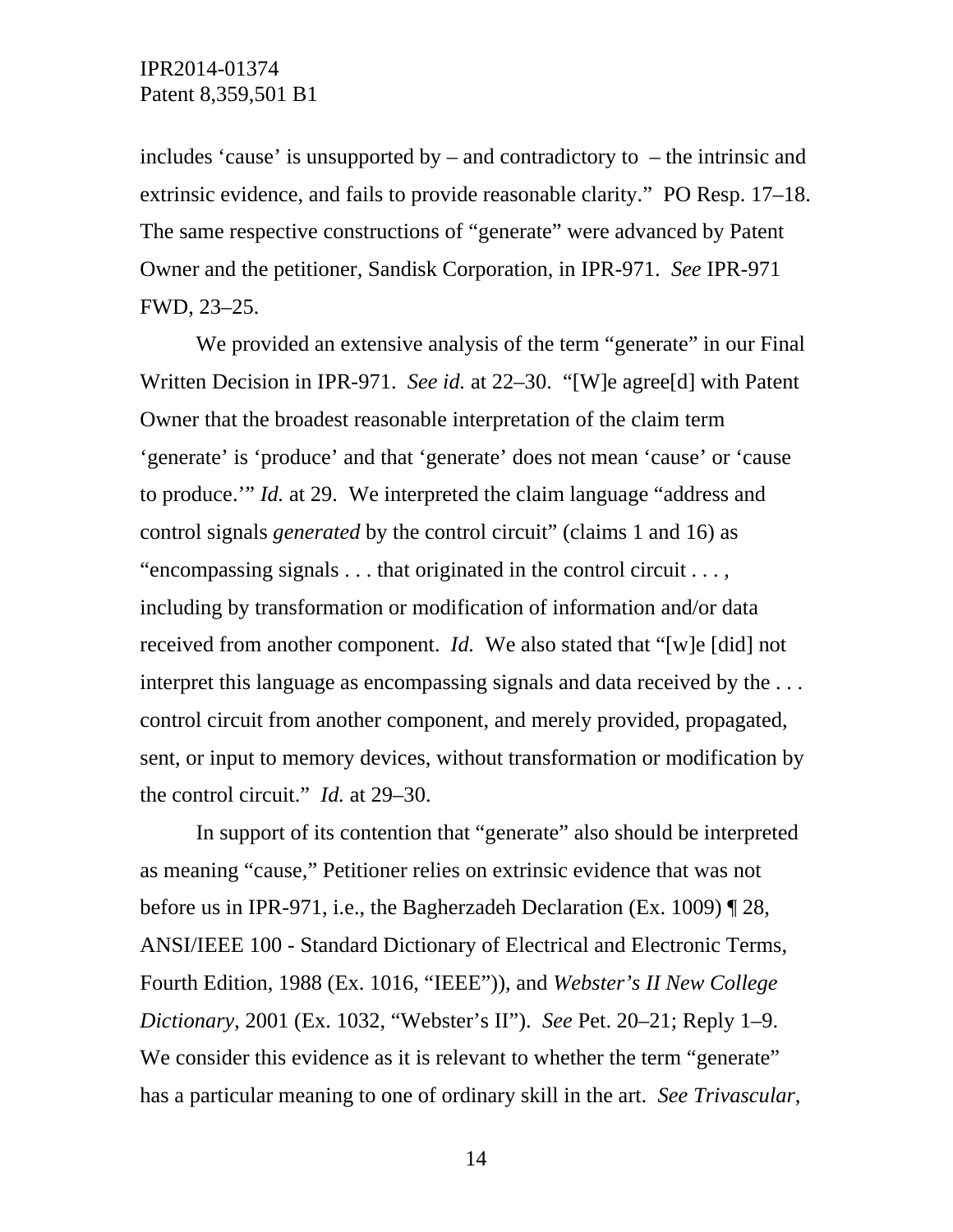2016 WL 463539, at \*3 ("Construing individual words of a claim without considering the context in which those words appear is simply not 'reasonable.' Instead, it is the 'use of the words in the context of the written description and customarily by those of skill in the relevant art that accurately reflects both the "ordinary" and "customary" meaning of the terms in the claims.'" (quoting *Ferguson Beauregard/Logic Controls, Div. of Dover Res., Inc. v. Mega Sys., LLC*, 350 F.3d 1327, 1338 (Fed. Cir. 2003))).

The IEEE defines "generate (computing systems)" as: "[t]o produce a program by selection of subsets from a set of skeletal coding under the control of parameters." Ex. 1016, 5. Dr. Bagherzadeh cites the IEEE definition in support of his testimony that "[t]he broadest reasonable interpretation of the claim [term] 'to generate' in claims 1 and 16, is 'to cause or initiate transmission.'" Ex. 1009 ¶ 28 (also citing Ex. 1008, 6:3–5, 10:67–11:2, 6:14–17). Dr. Bagherzadeh testifies that "[t]his interpretation is consistent with the specification and extrinsic evidence because they describe generating as initiating or transmitting, which is also the broadest interpretation of 'generate.'" *Id.* 

We are not persuaded by Dr. Bagherzadeh's testimony because it is devoid of specific facts and analysis as to what led him to conclude that a person of ordinary skill in the art would interpret the claim term "generate" in the manner Petitioner proposes. *See id.* Dr. Bagherzadeh does not explain how the IEEE definition supports an interpretation of generate as "cause or initiate transmission," terms that do not appear in the IEEE definition. *See id.* Nor does Dr. Bagherzadeh identify other extrinsic evidence which he believes to be consistent with an interpretation of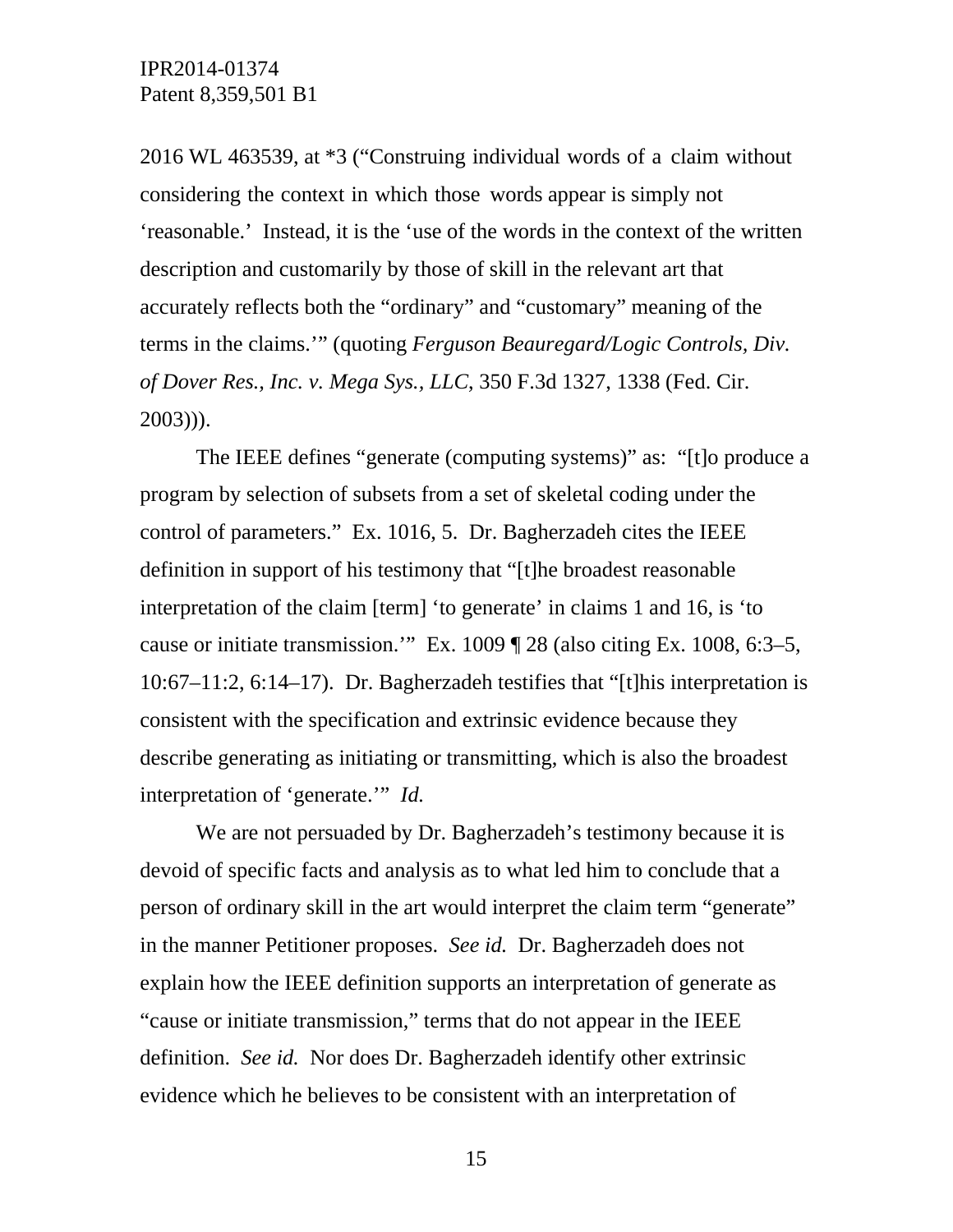-

"generate" as meaning "cause or initiate transmission." *See id.* Likewise, Dr. Bagherzadeh has not explained why he believes the '501 patent "describe[s] generating as initiating or transmitting" (Ex. 1009 ¶ 28), as these terms do not appear in the cited portions of the '501 patent. *See* Ex. 1008, 6:8-10, 11:4-11:6, 6:19-22.<sup>1</sup> Accordingly, Dr. Bagherzadeh's testimony does not persuade us to accept Petitioner's interpretation of "generate" as meaning "cause."

Petitioner contends "Dr. Bagherzadeh's use of the IEEE definition specifically illustrates that 'generate' includes 'selection . . . from a set,' which implies that 'generate' must not be limited to creating from previously undefined values, which may be a more traditional meaning, but holds little value in the intrinsic evidence in this proceeding." Reply 6. Petitioner has not identified corresponding testimony by Dr. Bagherzadeh or other evidentiary support for this statement and, therefore, this argument is

<sup>1</sup> We understand Dr. Bagherzadeh's citations to "6:3–5, 10:67–11:2, 6:14– 17" to be a typographical mistake. In IPR-1372, Dr. Bagherzadeh cites to the same column and line numbers in the '434 patent in support of an interpretation of the claim term "generate" as meaning "cause or initiate transmission." *See* IPR-1372, Ex. 1009 ¶ 28. The disclosures at the cited column and line numbers differ in the '434 and '501 patents. Based on the citations to the '501 patent relied upon by Petitioner (*see* Pet. 20–21), we presume Dr. Bagherzadeh intended to rely on column 6, lines 8–10 and 19– 22, and column 11, lines 4–6 of the '501 patent, which disclosure is identical to column 6, lines 3–5 and 14–17, and column 10, line 67–column 11, line 2 of the '434 patent. *Compare* Ex. 1008, 6:8–10, 11:4–6, 6:19–22 *with* IPR-1372, Ex. 1008 (the '434 patent), 6:3–5, 10:67–11:2, 6:14–17. This disclosure, like the disclosure in the '501 patent cited in paragraph 28 of Dr. Bagherzadeh's declaration, does not include the terms "initiating or transmitting."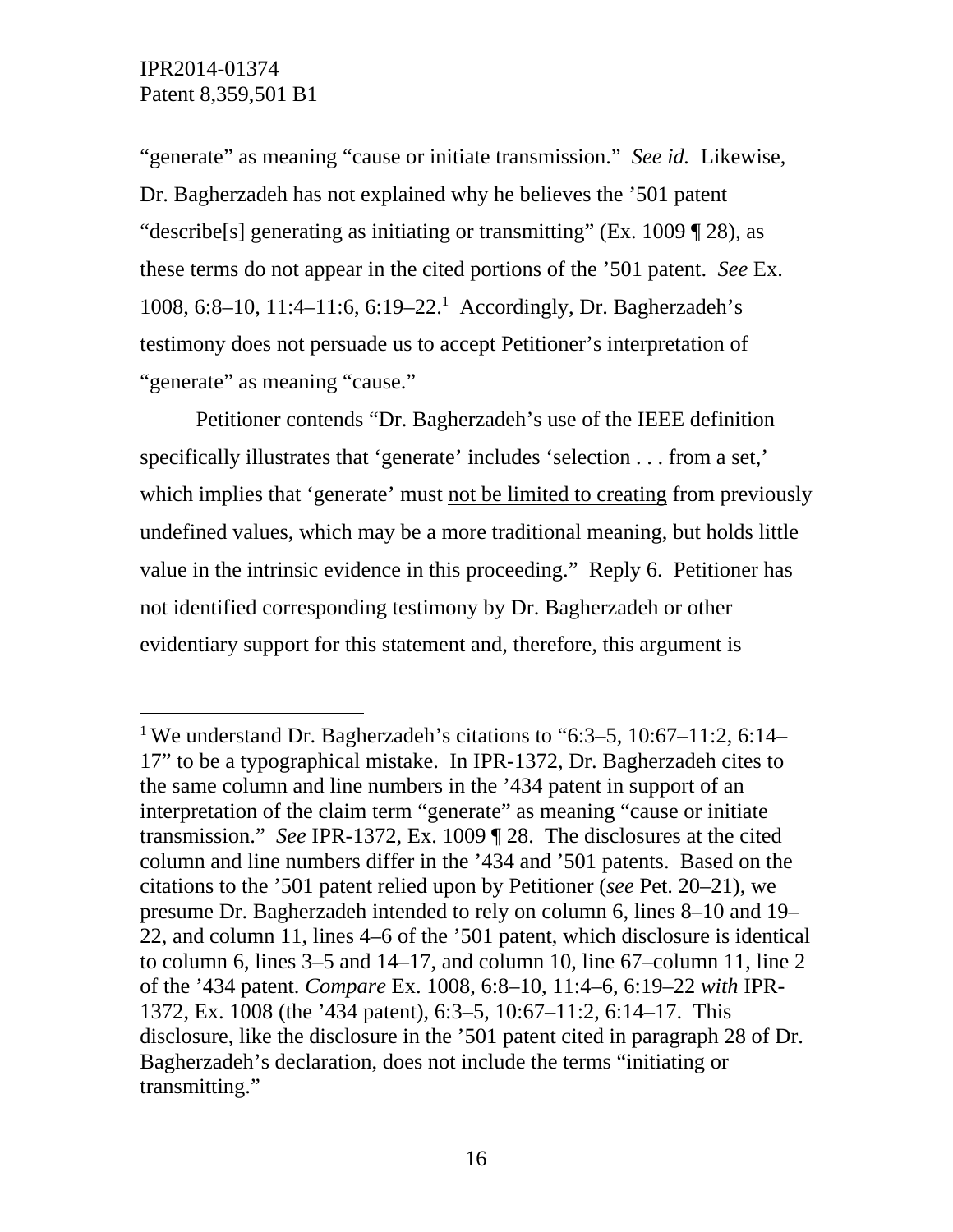likewise unpersuasive. *See id.* 

In support of its construction of "generate" as meaning "cause," Petitioner also relies on a finding in our Institution Decision that such construction is supported by Merriam-Webster's Collegiate Dictionary, wherein one definition of "generate" is "to be the cause of" (Ex. 2009, 3). Reply 2 (citing Dec. on Inst. 9 [sic, 8]). This argument is not persuasive because the definition in Merriam-Webster's Collegiate Dictionary contradicts the definition of "generate" that we ascertained upon reading the '501 patent as discussed in our Final Written Decision in IPR-971. *See Belden*, 610 Fed. App'x at 1002.

In sum, we are not persuaded that Petitioner's extrinsic evidence supports a finding that a customary meaning of "generate" to one of ordinary skill in the art is "cause."2 We, therefore, determine the broadest reasonable construction of "generate" is "produce" for the reasons stated above and in our Final Written Decision in IPR-971. We adopt and incorporate by reference our analysis and construction of the term "generate" in our Final Written Decision in IPR-971 (IPR-971 FWD, 22–30).

#### *B. Configured to*

 $\overline{a}$ 

The term "configured to" is used in independent claim 1, but not in independent claim 16. In our Final Decision in IPR-971, we construed "configured to" as "designed to, adapted to, or arranged to." *See* IPR-971 FWD, 18–22. Petitioner contends "configured" should be construed as

<sup>2</sup> Petitioner relies on *Webster's II*, for a definition of "cause." *See* Reply 4, 6–8 (citing Ex. 1032, 3). Having determined the broadest reasonable interpretation of "generate" does not encompass "cause," we do not find this evidence relevant to our claim construction analysis.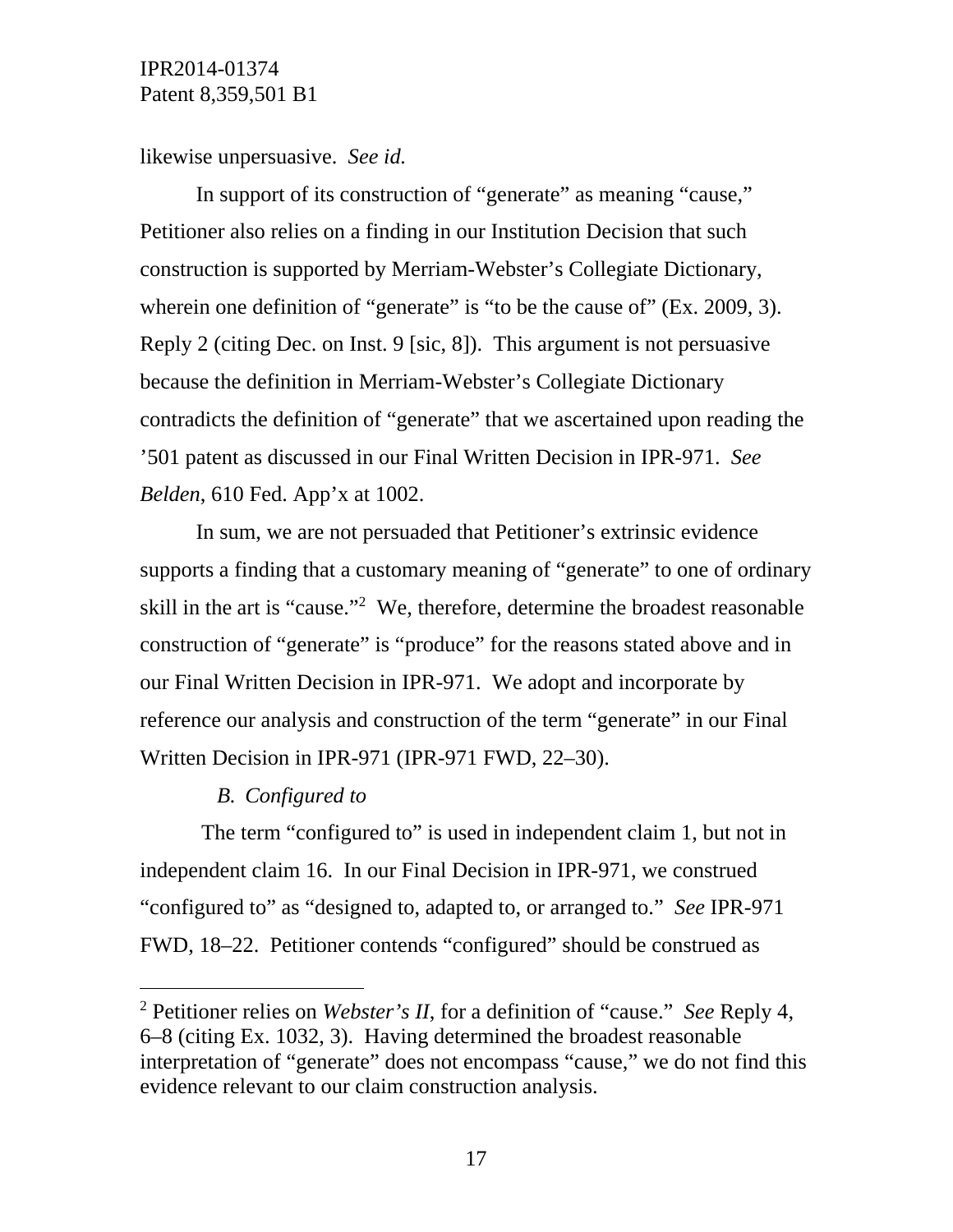"arranged" or "prepared." Reply 9–10. Responsive to this Board panel's questioning during the oral hearing, however, Petitioner agreed that "designed to, adapted to, or arranged to" was an acceptable definition for the claim term "configured to." *See* Tr. 22:7–17.

Patent Owner contends the phrase "configured to generate" should be construed as "programmed to generate." PO Resp. 9. Patent Owner does not propose a separate construction for the term "configured." *See generally id.* at 9–17. In support of its proposed construction, Patent Owner relies on language in the '501 patent and the testimony of its expert, Dr. Sechen. *See id.* Dr. Sechen testifies as to the meaning of "configured to generate," but does not provide a separate discussion of the meaning of "configured to" outside the context of "configured to generate." *See* Ex. 2019 ¶¶ 42–57.

As explained in our Final Decision in IPR-971, the term "configured to" is used in the '501 patent in conjunction with numerous terms, such as "provide" and "selectively input," and there is a presumption that the term "configured to" should carry the same meaning in each instance. *See* IPR-971 FWD, 18–19. The evidence relied on by Patent Owner in support of its proposed construction of the term "configured to" in the present *inter partes*  review does not differ materially from the evidence relied upon by Patent Owner in IPR-971. *Compare* PO Resp. 9–17 *with* IPR-971, Paper 19, 14– 19. Accordingly, we determine the broadest reasonable construction of "configured to" is "designed to, adapted to, or arranged to" for the reasons stated above and in our Final Written Decision in IPR-971. We adopt and incorporate by reference our analysis and construction of the term "configured to" in our Final Written Decision in IPR-971 (IPR-971 FWD, 18–22).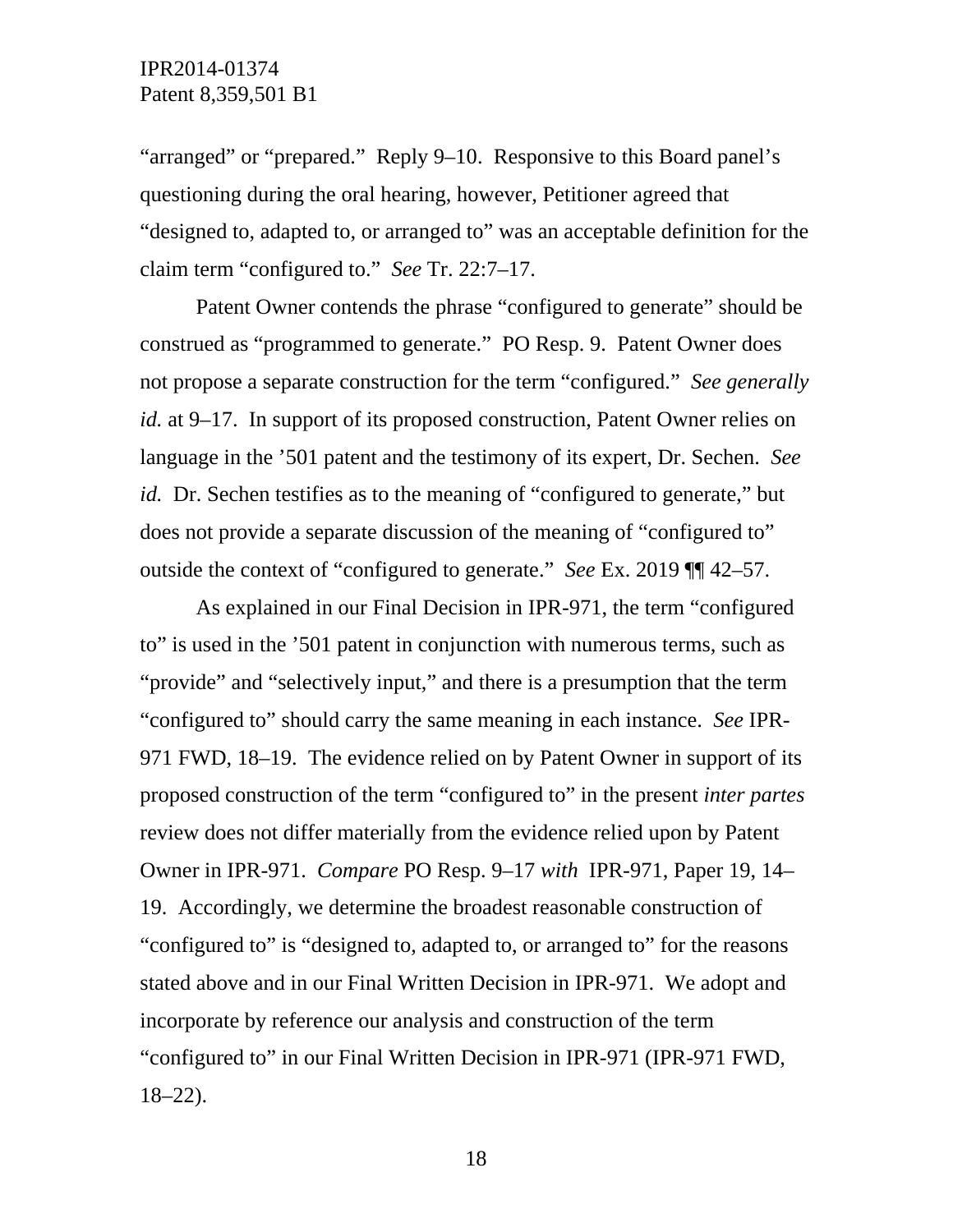| <b>Claim</b>              | <b>Interpretation</b>                                                                                           |
|---------------------------|-----------------------------------------------------------------------------------------------------------------|
| <b>Term/Phrase</b>        |                                                                                                                 |
| Generate                  | Produce                                                                                                         |
| Configured to             | Designed to, adapted to, or arranged to [e.g.,<br>perform a function or be capable of performing a<br>function] |
| Configured to<br>Generate | Designed, adapted, or arranged to produce                                                                       |

In summary, we construe the claim terms in controversy as follows:

# IV. ALLEGED ANTICIPATION OF CLAIMS 1, 2, 4–6, 9–11, 14–17, and 20 BY AVERBUJ

# *A. Principles of Law*

To prevail in its challenges to the patentability of the claims, a petitioner must establish facts supporting its challenges by a preponderance of the evidence. 35 U.S.C. § 316(e); 37 C.F.R. § 42.1(d).

To establish anticipation, each and every element in a claim, arranged as recited in the claim, must be found in a single prior art reference. *Net MoneyIN, Inc. v. VeriSign, Inc.*, 545 F.3d 1359, 1369 (Fed. Cir. 2008); *Karsten Mfg. Corp. v. Cleveland Golf Co.*, 242 F.3d 1376, 1383 (Fed. Cir. 2001). While the elements must be arranged or combined in the same way as in the claim, "the reference need not satisfy an *ipsissimis verbis* test." *In re Gleave*, 560 F.3d 1331, 1334 (Fed. Cir. 2009).

A single prior art reference that discloses, either expressly or inherently, each limitation of a claim invalidates that claim by anticipation. Thus, a prior art reference without express reference to a claim limitation may nonetheless anticipate by inherency. "Under the principles of inherency, if the prior art necessarily functions in accordance with, or includes, the claims limitations, it anticipates."

*Perricone v. Medicis Pharm. Corp.*, 432 F.3d 1368, 1375–76 (Fed. Cir.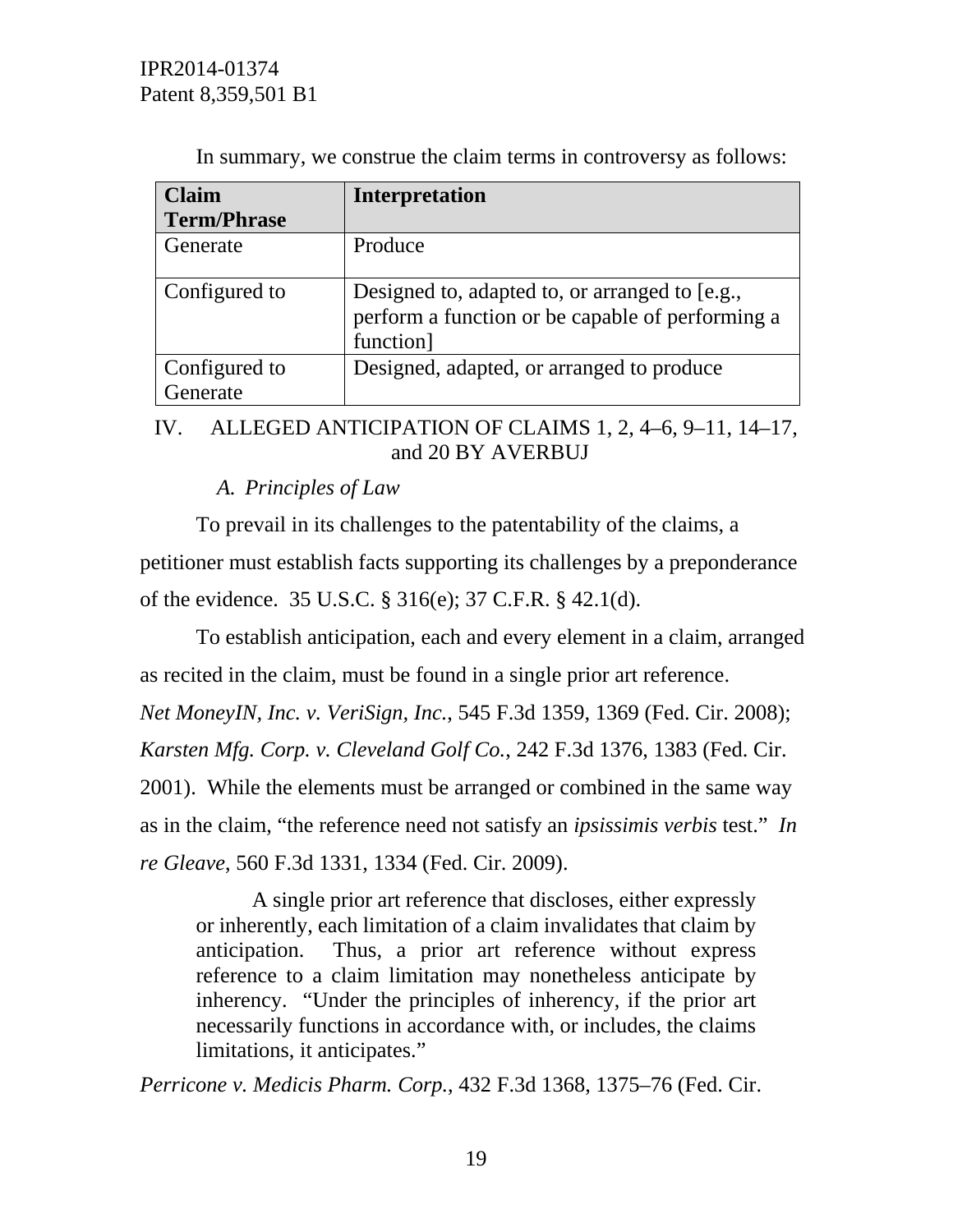2005) (citations omitted). "In general, a limitation or the entire invention is inherent and in the public domain if it is the 'natural result flowing from' the explicit disclosure of the prior art." *Schering Corp. v. Geneva Pharms., Inc.*, 339 F.3d 1373, 1379 (Fed. Cir. 2003).

"[T]he Board is not bound by any findings made in its Institution Decision. . . . The Board is free to change its view of the merits after further development of the record, and *should do so* if convinced its initial inclinations were wrong." *Trivascular*, 2016 WL 463539, at \*9.

We analyze the instituted ground of unpatentability in accordance with the above-stated principles.

#### *B. Averbuj (Ex. 1011)*

Averbuj describes a hierarchical built-in self-test (BIST) architecture wherein a BIST controller provides centralized, high level control of the testing of one or more memory modules. Ex. 1011, 1:64–65, 2:3–4. Figure 1 of Averbuj is reproduced below.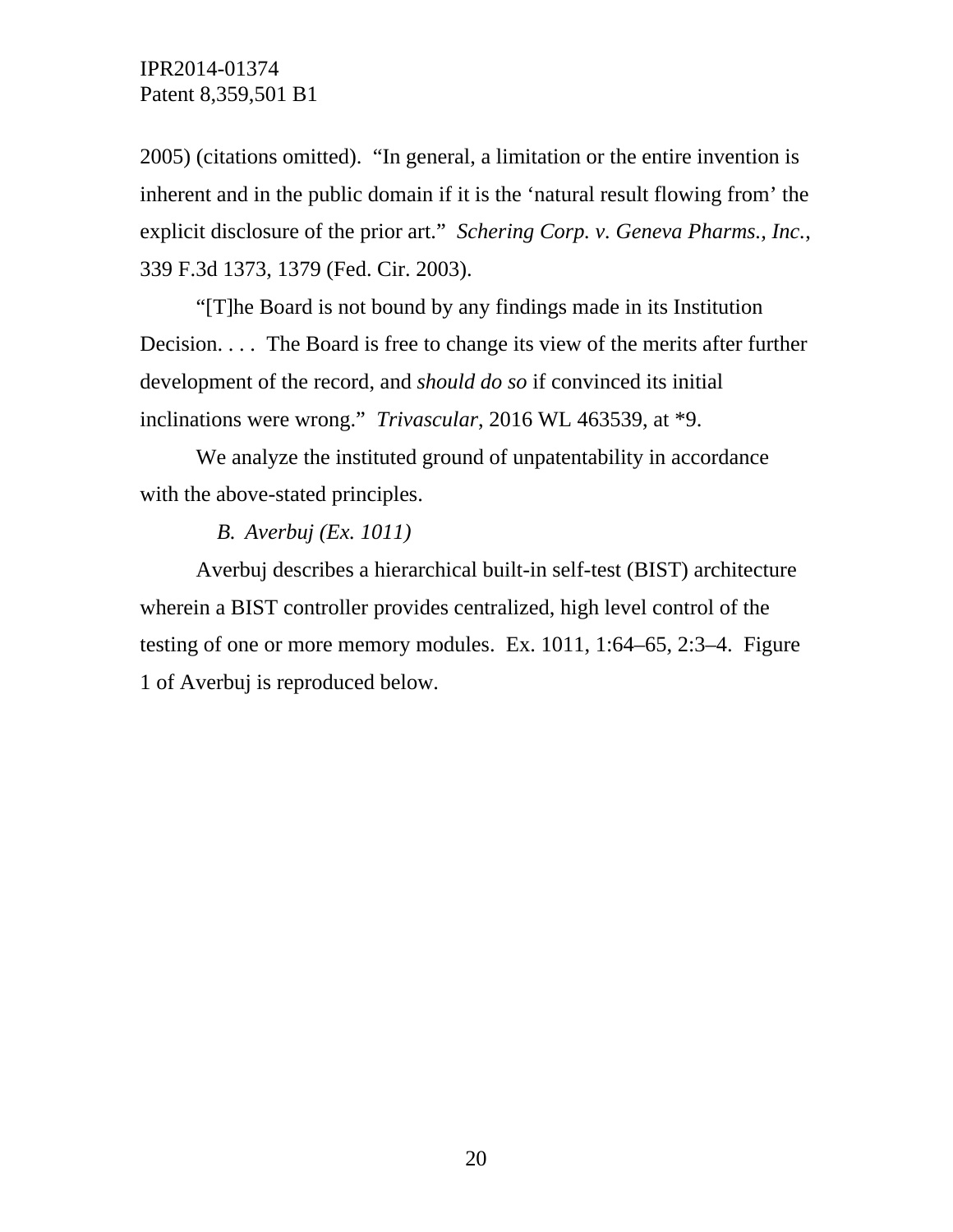

Averbuj Figure 1, above, "is a block diagram illustrating an example electronic device 2 having a distributed, hierarchical built-in self-test (BIST) architecture." *Id.* at 3:62–64. "[E]lectronic device 2 includes a built-in selftest (BIST) controller 4 that provides centralized, high-level control over testing of device blocks 6A through 6N (collectively 'device blocks 6')." *Id.*  at 3:64–67. "Each of device blocks 6 includes a sequencer 8, and a set of one or more memory interfaces 10 and one or more respective memory modules 12." *Id.* at 3:67–4:3.

BIST controller 4 is illustrated in Figure 2, reproduced below.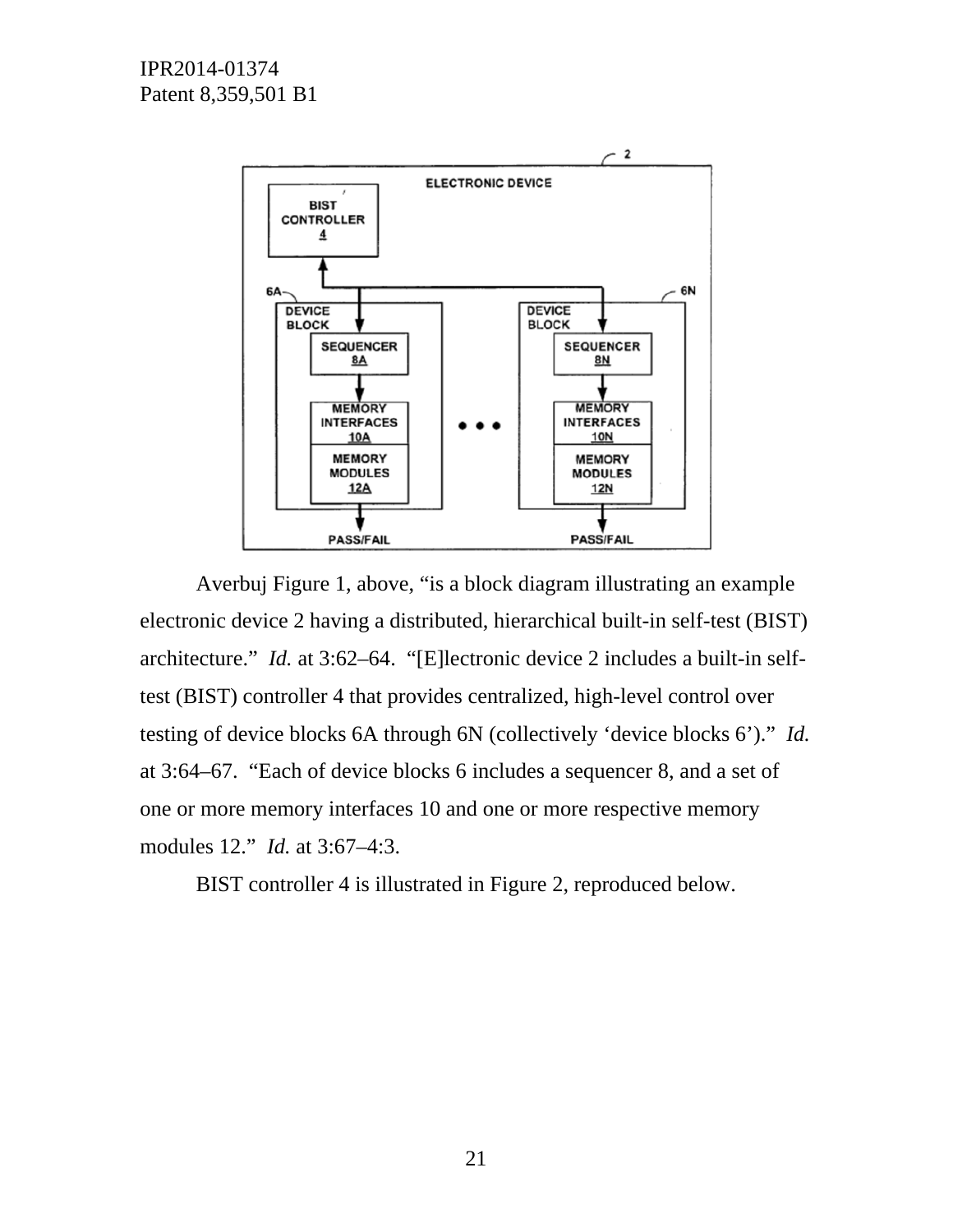

Averbuj Figure 2, above, "is a block diagram illustrating an example embodiment of a BIST controller." *Id.* at 3:39–40. BIST controller 4 includes algorithm controller 26 that can be invoked either by a user through user interface 22 or automatically upon power-up of electronic device 2. *Id.* at 5:12–16. "Once invoked, algorithm controller 26 provides an algorithm select signal (ALG\_SELECT) to multiplexer 24 to select one of the algorithms stored within algorithm memory 20." *Id.* at 5:16–19. Alternatively, user interface 22 may programmably receive algorithms via external input, and deliver the received algorithms to multiplexer 24. *Id.* at 5:41–43. The algorithms, whether stored in algorithm memory 20 or received via external input, have a similar form, i.e., "a sequence of binary commands in which each command defines a test within the overall algorithm." *Id.* at 5:43–47. BIST controller 4 provides and communicates the selected algorithm to sequencers 8 for application to device blocks 6 as a stream of binary commands (CMD\_DATA), "each command specif[ying] an operational code [(OP CODE)] and a set of parameters that define one or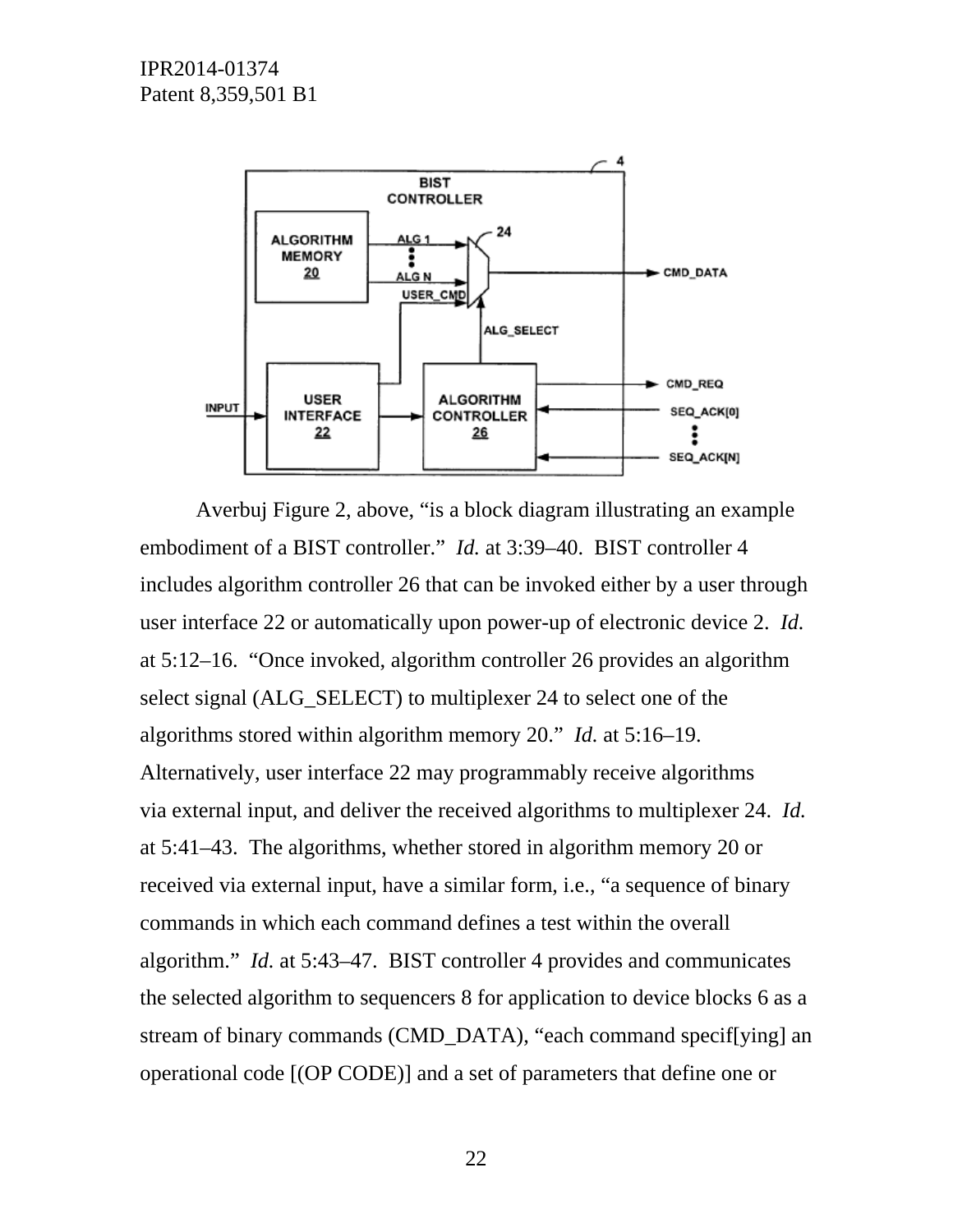more memory operations without regard to the physical characteristics or timing requirements of memory modules 12." *Id.* at 4:4–12, 5:19–21.

 Figure 8, reproduced below, "is a block diagram illustrating an example data structure of a command issued by BIST controller 4." *Id.* at 9:15–16.



In the embodiment shown in Figure 8, above, "command 60 includes a sequencer identifier (ID) 62, and a payload 64. Sequencer ID 62 identifies a sequencer, e.g., sequencer 8A, to which command 60 is being issued." *Id.* at 9:17–20. "Payload 64 of command 60 carries binary data that defines the command itself. In particular, payload 64 includes an operational code (OP CODE) 66 and a set of parameters 68." *Id.* at 9:29–31. In one embodiment, for example, "OP CODE 66 and parameters 68 comprise three bits and twenty-nine bits, respectively, to form a 32-bit command." *Id.* at 9:58–60. "OP CODE 66 specifies a particular function to be performed by the receiving sequencers 8." *Id.* at 9:32–33. An exemplary OP CODE is SET ADDRESS (OP CODE 100), which "[s]ets a specific starting address as well as a maximum address limit for a test algorithm as applied to the memory modules." *Id.* at Table 1.

Figure 5, below, illustrates an exemplary sequencer 8A. *Id.* at 3:46– 47.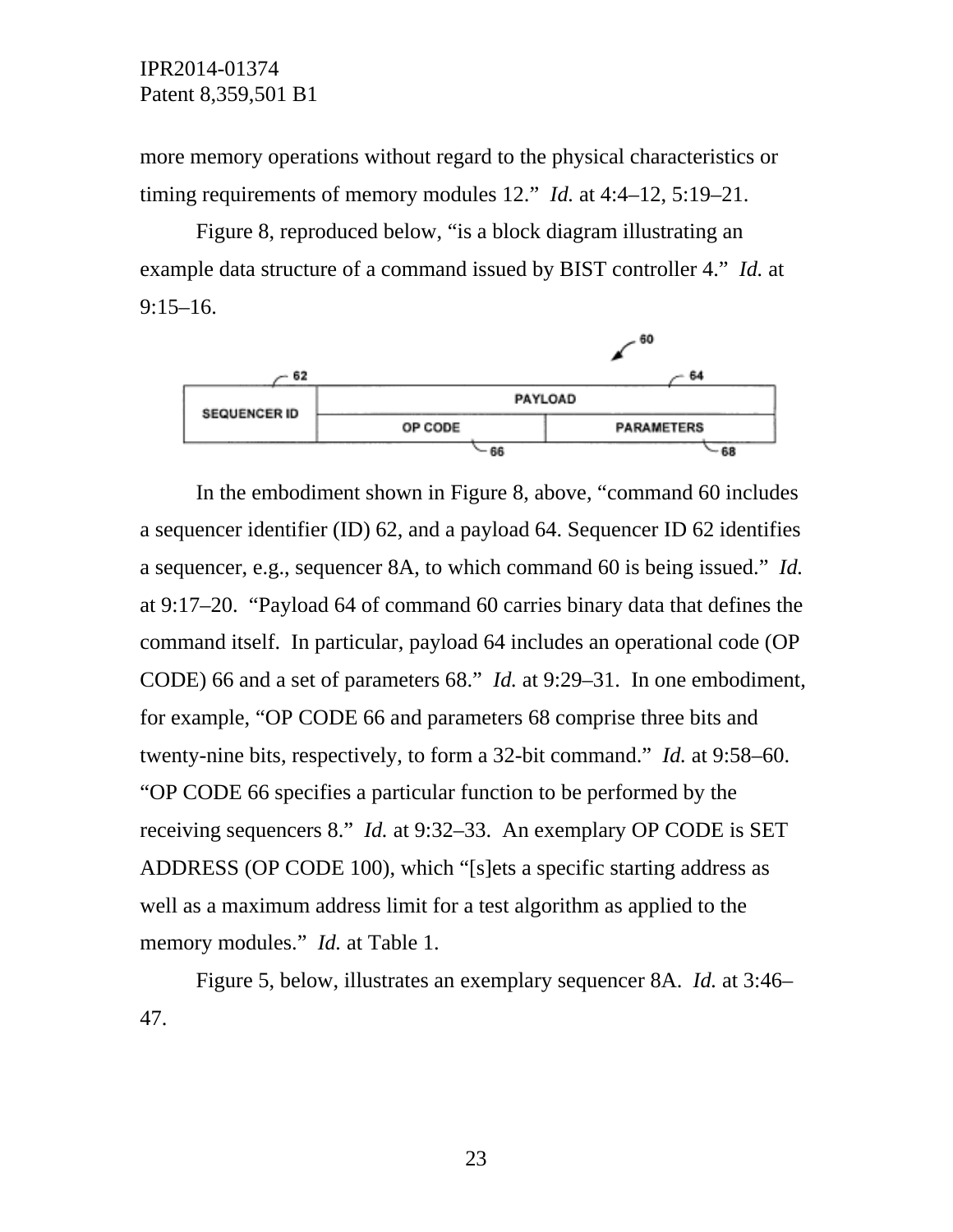

As shown in Figure 5, above, exemplary sequencer 8A includes command parser 30 that receives command data (CMD\_DATA) from BIST controller 4. *Id.* at 6:24–26. Command parser 30 processes the commands from BIST controller 4 to identify a specified operation, e.g., by identifying an OP CODE specified by the command. *Id.* at 6:26–29. Based on the specified operation, command parser 30 may extract one or more parameters from the command, and pass the extracted parameters to a selected command controller (i.e., one of command controllers 34A-34N). *Id.* at 6:30–37. The invoked command controller, in turn, issues a sequence of one or more operations to each memory interface 10, sequentially driving the appropriate command control signals (CMD\_CTRL\_SIGNALS) to carry out each operation of the sequence. *Id.* at 6:41–43. "Memory interfaces 10 handle specific interface requirements for each of memory modules 12. For example, each of memory interfaces 10 may be designed in accordance with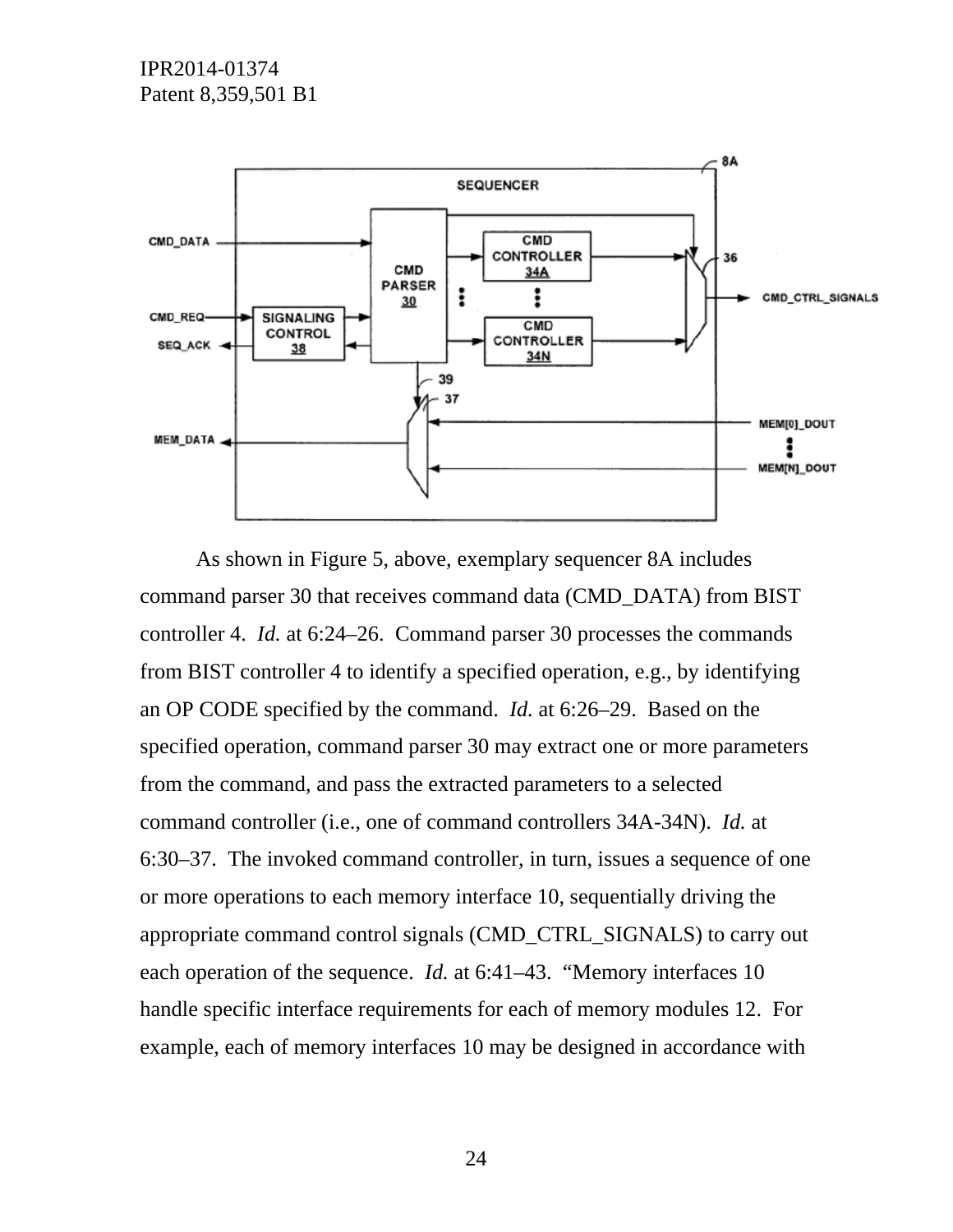the particular signal interface requirements and physical characteristics of the respective one of memory modules 12." *Id.* at 4:45–49.

# *C. Arguments*

Independent claims 1 and 16 recite, respectively, "[a] memory system" and "[a] method of operating a memory system." Both claims recite "a plurality of memory chips" and "a plurality of data handlers." Petitioner contends the claimed "memory chips" read on Averbuj's memory modules 12 and the claimed "data handlers" read on the combination of sequencers 8 and memory interfaces 10. Pet. 23. Independent claim 1 further recites "a control circuit *configured to generate address and control signals*, wherein the memory system is configured to test the one or more memory chips using the *address and control signals generated by the control circuit*." Ex. 1008, claim 1 (emphasis added). Independent claim 16 recites steps of "operating a *control circuit to generate address and control signals*" and "testing the one or more memory locations of the one or more memory chips using the *address and control signals generated by the control circuit*." *Id.*, claim 16 (emphasis added). With respect to the above-quoted limitations relating to generating/generated address and control signals, the Petition states:

the BIST controller 4 of Averbuj '442 represents circuitry of a control circuit that provides the *SET ADDRESS* and *CMD\_REQ*  signals as *OP CODE* for testing the memory components 12A-N. Ex. 1011, Fig. 2 and Column 9: Table 1. The SET ADDRESS and CMD\_REQ signals include address and control signals for the testing functions. Since the BIST controller 4 provides the *SET ADDRESS* and *CMD\_REQ* signals as *OP CODE*, a POSITA [("person of ordinary skill in the art")] would understand that the BIST controller 4 is programmable to provide address and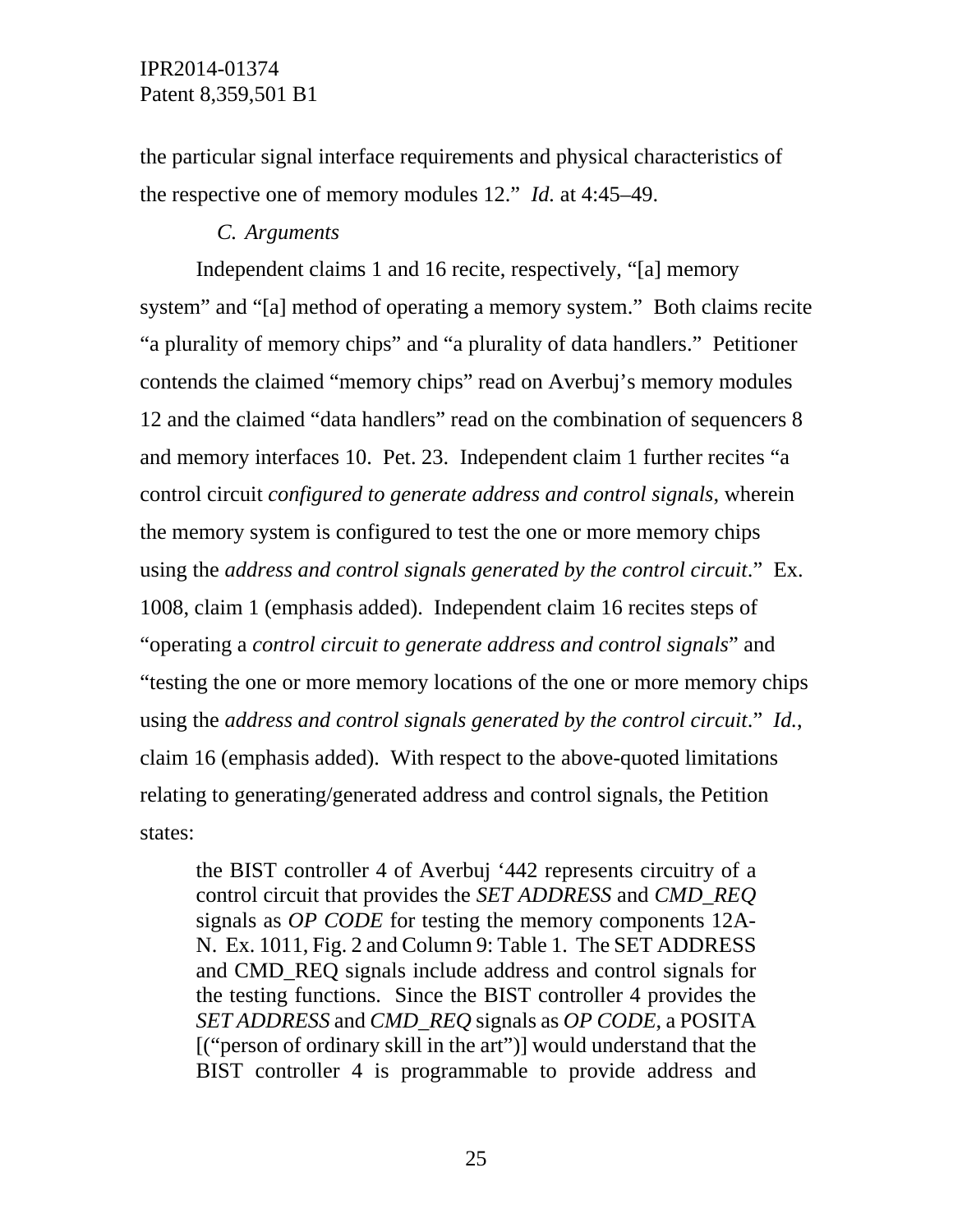control signals as recited in part by the Challenged Claims. Ex. 1009, Bagherzadeh Decl., ¶ 33.

Pet. 24.

 $\overline{a}$ 

 Patent Owner argues Averbuj's BIST controller 4 does not "generate" the OP CODE communicated to sequencers 8, and Petitioner has not met its burden to show that Averbuj's BIST controller 4 is "configured to generate" (claim 1) or can be "operat [ed]  $\dots$  to generate" (claim 16) address signals for testing the memory chips in the manner recited in claims 1 and 16 of the '501 patent. PO Resp. 45–46. As discussed in greater detail below, we find this argument persuasive, and, for this reason, conclude Petitioner failed to meet its burden to prove unpatentability of claims 1, 2, 4–6, 9–11, 14–17, and 20 of the '501 patent.<sup>3</sup>

#### *D. Expert Testimony*

In support of its argument that Averbuj's BIST controller 4 is not "configured to generate" (claim 1) and cannot be "operat[ed] . . . to generate" (claim 16) address signals, Patent Owner relies on paragraphs 133–141 of the Sechen Declaration. *See id.* at 45–49. Patent Owner also relies on Dr. Bagherzadeh's cross-examination testimony (*id.* at 46–47 (quoting Ex. 2012, 55:6–56:9)) regarding Averbuj Figure 2 (*see* Ex. 2012, 53:4–5; *see generally id.* at 53:4–56:9).

With reference to Averbuj Figure 2 (*see* Section IV.B., above, wherein this figure is reproduced and described), Dr. Bagherzadeh testifies that OP CODE residing in the algorithm memory of BIST controller 4 are

<sup>&</sup>lt;sup>3</sup> Because we are persuaded by this argument that Petitioner has not met its burden to show unpatentability, we find it unnecessary to address the additional arguments advanced by Patent Owner in its Response.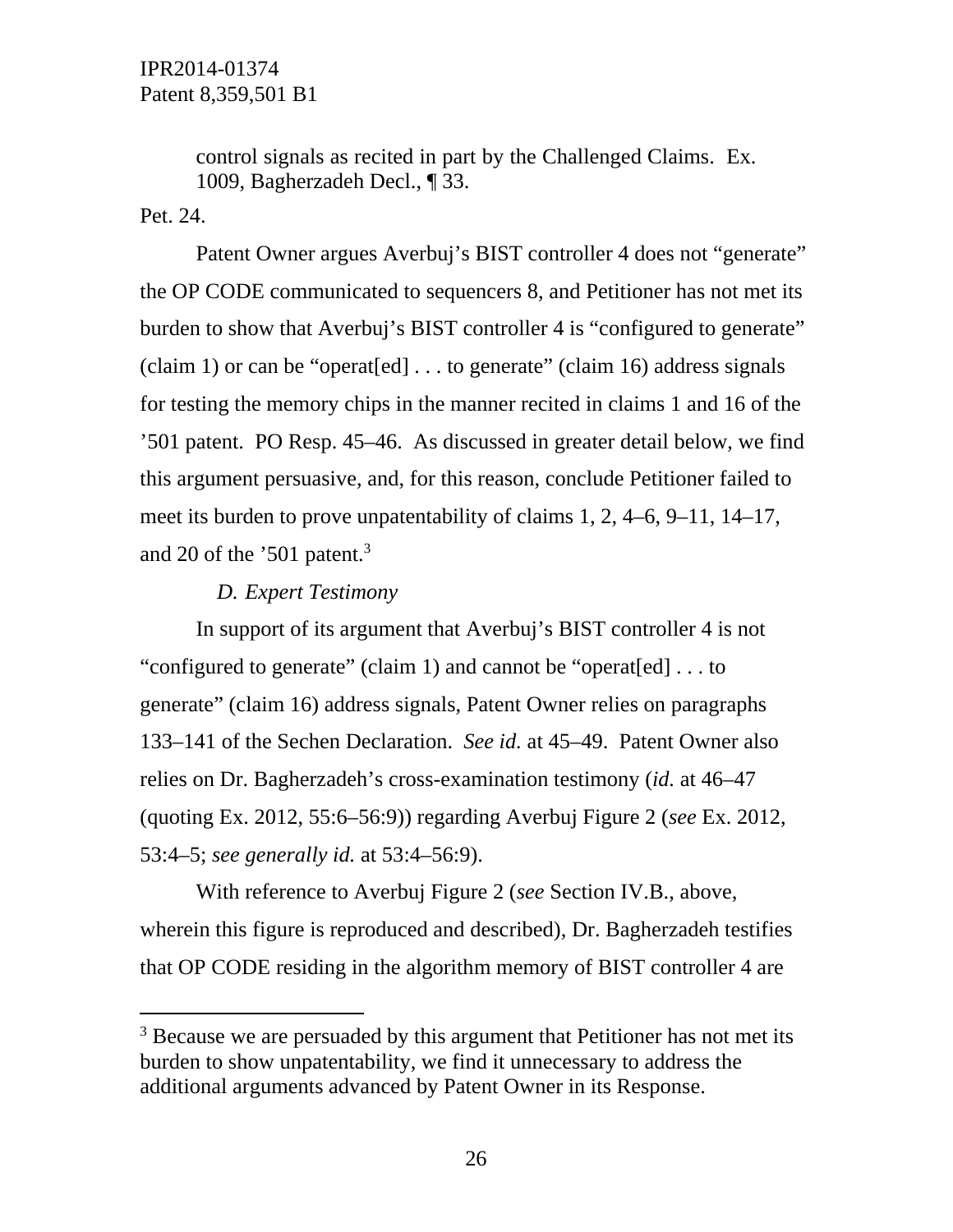-

generated by hand or by a tool (Ex. 2012, 55:20–56:9), and he identifies a compiler as a tool for generating such code (*id.* at 30:23–24, 41:1–4; *see id.* at 55:6–25).4 Dr. Bagherzadeh testifies that a compiler is not illustrated in Averbuj Figure 2, and that he did not recall any mention of the word "compiler" in Averbuj. *See* Ex. 2012, 54:8–55:5. Dr. Bagherzadeh further testifies that "99 percent of the designs or chips do not have a compiler onboard." *Id.* at 54:21–22. Dr. Bagherzadeh testifies that Averbuj Figure 2, without consideration of any other disclosure in Averbuj, illustrates that a multiplexer selects an input from the algorithm memory and "the output [] reflect[s] what's in the input, based on the selection." *Id.* at 54:8–13. Dr. Bagherzadeh testifies that assuming "no other hardware components between . . . [CMD\_DATA] and the input," CMD\_DATA is stored in the algorithm memory. *Id.* at 54:15–19.

<sup>4</sup> Petitioner contends "[t]he discussion of a compiler, from PO's deposition of [Dr. Bagherzadeh], was hypothetical and specific to an article coauthored by [Dr. Bagherzadeh]." Reply 22 (citing Ex. 2012, 15:2–19:3).<sup>4</sup> We were unable to locate a discussion of a compiler or any reference to an article coauthored by Dr. Bagherzadeh in the cited portions of Dr. Bagherzadeh's deposition transcript. Dr. Bagherzadeh's first discussion of a compiler appears to be in connection with a use thereof in MorphoSys (*see* Ex. 2012, 30:12–20), a chip fabricated by Morpho Technologies (*id.* at 19:2–9), a company co-founded by Dr. Bagherzadeh (Ex. 1009 ¶ 7). An article relating to MorphoSys and co-authored by Dr. Bagherzadeh (*see* Ex. 2014, "MorphoSys: Case Study of A Reconfigurable Computing System Targeting Multimedia Applications") is introduced on page 39 of the deposition transcript. *See* Ex. 2012, 39:19–22, cited in PO Resp. 25. In any event, Petitioner's argument is not persuasive because we find the testimony on pages 54–56 of the Bagherzadeh transcript supports Patent Owner's argument. *See* Section IV.E. *infra*.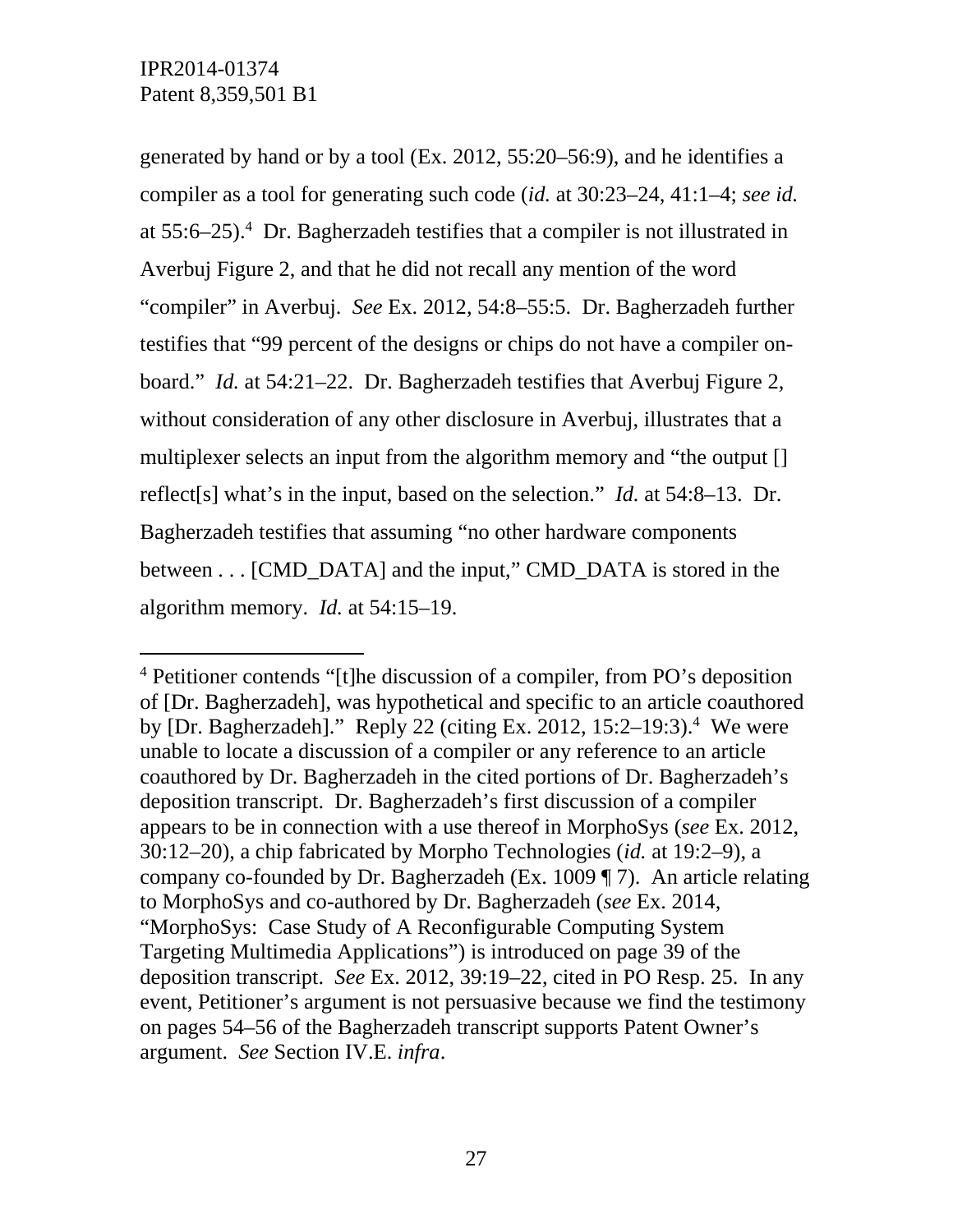Dr. Sechen testifies that

the Petition fails to identify every element of claims 1, 20, and 29 [sic, 1 and 16] for at least two reasons[:] (1) because the CMD\_REQ and SET ADDRESS are not generated ("produced" or "caused") by the purported control module (Averbuj's BIST controller 4), and [(2)] because the OP CODE is not generated ("produced" or "caused") by the alleged control module (Averbuj's BIST controller 4).

Ex. 2019 ¶ 136. Dr. Sechen testifies, more specifically, that the Petition fails to explain how Averbuj's BIST controller 4 "generate[s]/produce[s] OP CODE," "because the Petition does not state that Averbuj's BIST Controller includes a compiler, as described by Dr. Bagherzadeh." *Id.* ¶ 138. Dr. Sechen testifies that "[b]ecause SET ADDRESS (OP CODE 100) is a predefined 3-bit sequence, . . . it is not 'generated' by Averbuj's BIST Controller." *Id.* ¶ 140. Dr. Sechen further testifies that "command 60, which carries the OP CODE [] (*e.g.* SET ADDRESS), . . . is not 'generated' by Averbuj's BIST Controller," but "is merely stored in memory and is output as part of 'a stream of binary commands.' (Ex. 1011 at 5:1–21.)" Ex. 2019 ¶ 141.

# *E. Analysis*

 After considering the parties' arguments and evidence, we determine Petitioner has not shown, by a preponderance of the evidence, that Averbuj discloses a control circuit that is "configured to generate" (claim 1) or can be "operat[ed] . . . to generate" (claim 16) address signals for testing the memory chips in the manner recited in claims 1 and 16 of the '501 patent.

 As noted in Section III, above, in its Petition, Petitioner proposes construing the claim term "generate" as "cause or initiate transmission" (Pet. 20–21). The Petition cites the following disclosure in the '501 patent in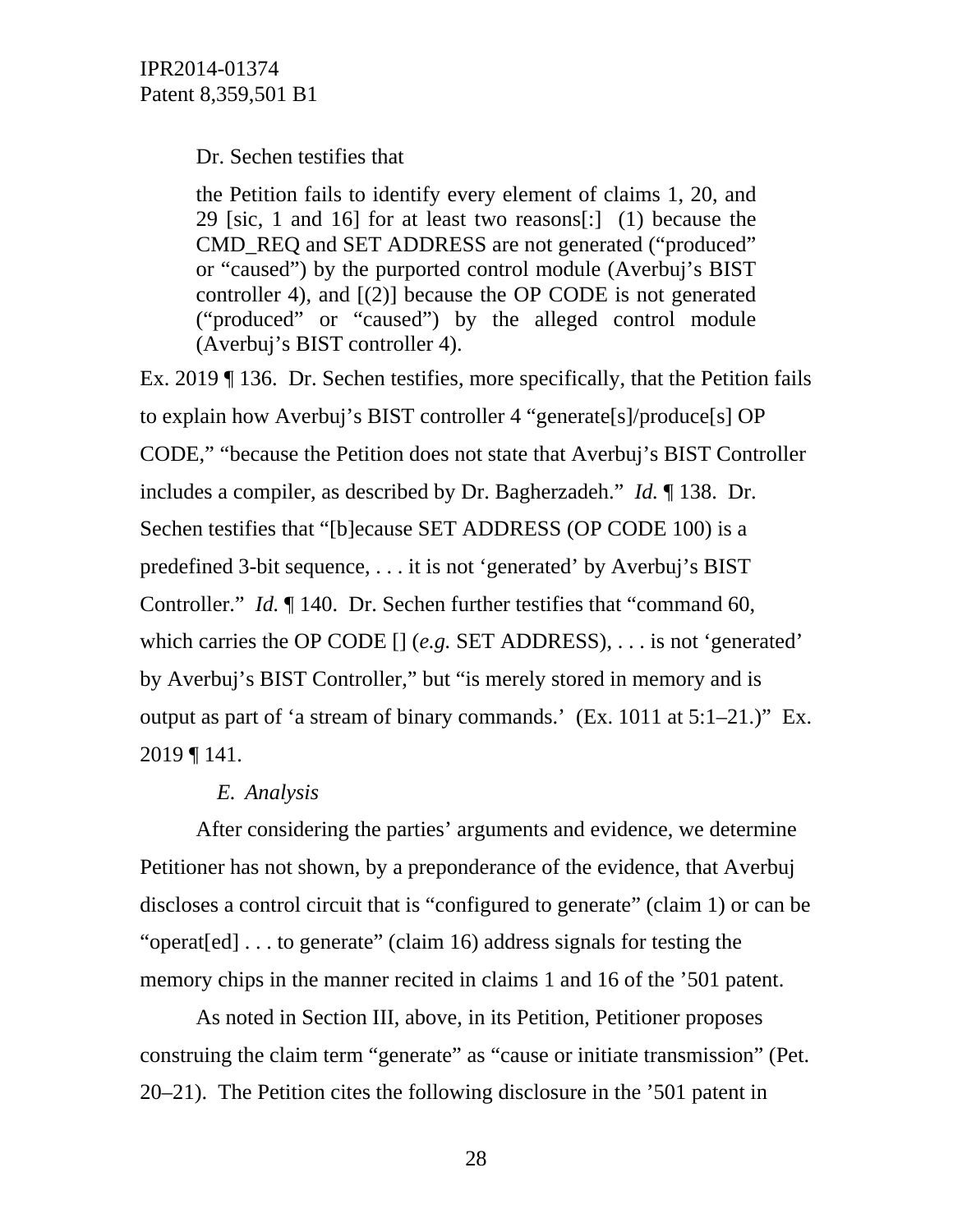support of this construction: "'the data module 28 and/or the control circuit 22 are **configured to provide** memory signals (e.g., data, address and control signals)' Ex. 1008, '501 patent, 6:8-10 (emphasis added)." Pet. 20. The Petition states that Averbuj teaches "a control circuit configured to generate" (claim 1) and "operating a control circuit to generate" (claim 16) address signals for testing the memory chips as recited in claims 1 and 16, because Averbuj's "BIST controller 4 is programmable *to provide* address and control signals." Pet. 24 (emphasis added); *see* PO Resp. 49–50.

 For purposes of our Institution Decision, we interpreted "generate" as used in the '501 patent claims as meaning "cause" or "produce." *See* Dec. on Inst. 9. As indicated in Section III.A., above, subsequent to that decision and the oral hearing in the present *inter partes* review, we again considered the meaning of the claim term "generate" in our final decision in IPR-971, and determined that the broadest reasonable interpretation of the '501 patent claim term "generate" is "produce," and that "generate" does not mean "cause" or "cause to produce." *See* IPR-971 FWD, 22–30. In Section III.A., above, we considered extrinsic evidence in support of Petitioner's interpretation of "generate" as meaning "cause" that was not before us in IPR-971, but concluded the broadest reasonable interpretation of "generate" is "produce." We, therefore, adopted and incorporated by reference in the present final decision our analysis and construction of the terms "generate" and "configured to generate" in our Final Written Decision in IPR-971. *See*  Section III., above.

In construing the claim term "generate" in our final decision in IPR-971, we found that the terms "provide" and "generate" are used in the '501 patent to describe different embodiments of the control circuit, and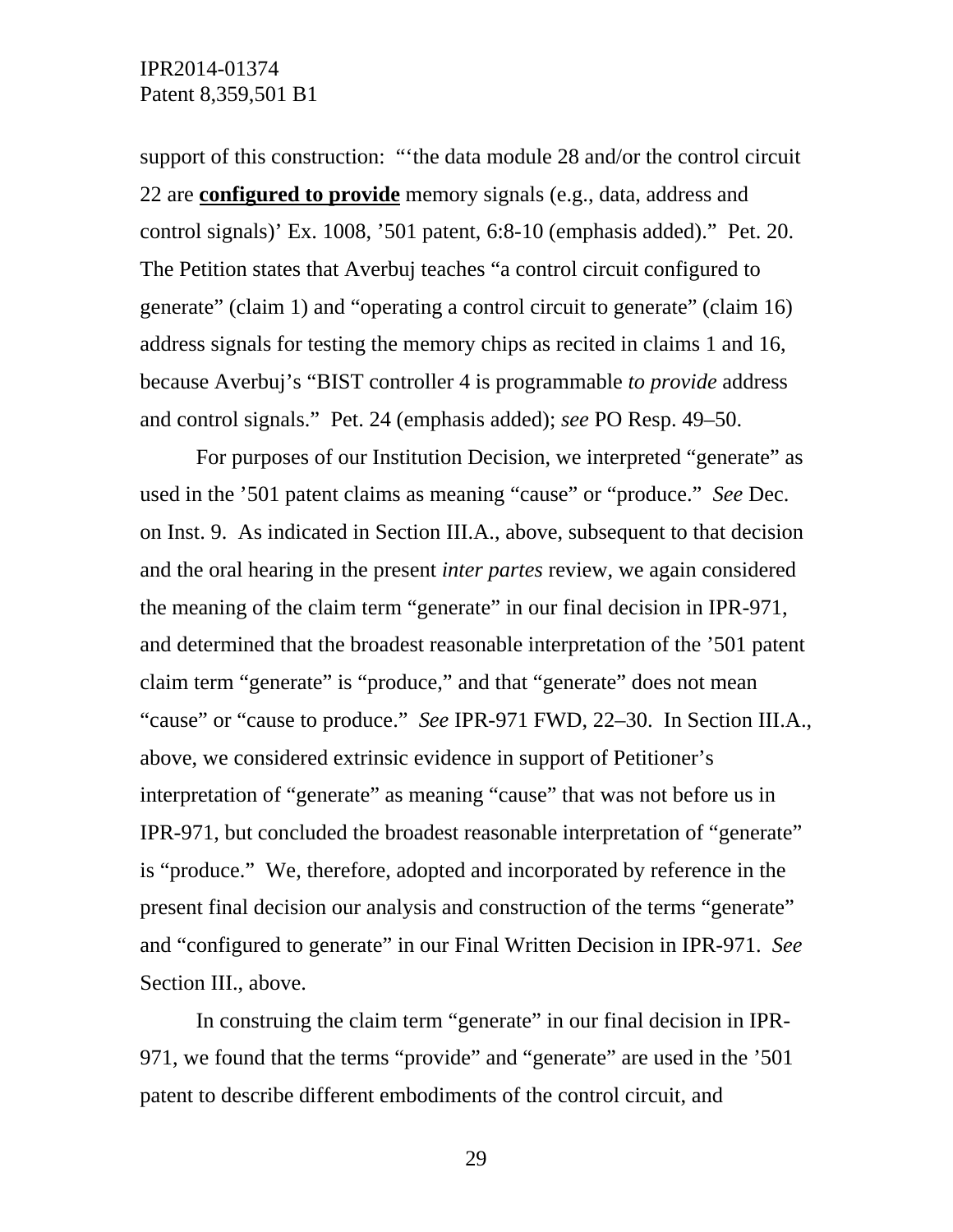-

determined the claim term "generate" did not mean "provide." *See* IPR-971 FWD, 25–28. We also determined that the phrase "address and control signals generated by the control circuit" (claims 1 and 16) encompasses signals that originated in the control circuit, including by transformation or modification of information received from another component. IPR-971 FWD, 29. We further determined the broadest reasonable interpretation of this claim language does not encompass "signals . . . received by the control circuit . . . from another component, and merely provided, propagated, sent, or input to memory devices, without transformation or modification by the control circuit." *Id.* at 29–30. We stated that "generate," as used in the '501 patent, does not encompass the selection function of a multiplexer. *Id.* at 27.

 Petitioner's contention that Averbuj teaches "a control circuit configured to generate address . . . signals" (claim 1) and "operating a control circuit to generate address . . . signals" (claim 16) for testing memory chips, as recited in independent claims 1 and 16, is based on an interpretation of "generate" as meaning "cause." Pet. 20, 24; *see also*, Reply 20–21 (asserting that Averbuj discloses the above-quoted limitations because "the BIST controller of Averbuj *causes* the CMD\_REQ and SET ADDRESS signals, representing the claimed 'address and controls signals'" (emphasis added)) (citing Dec. on Inst. 15–16). Petitioner has not explained sufficiently, however, how Averbuj's BIST controller 4 is "configured to generate" (i.e., designed, adapted, or arranged to produce) or "operat[ed] . . . to generate" (i.e., operated to produce) address signals as recited in independent claims 1 and 16, respectively.<sup>5</sup>

<sup>5</sup> During oral argument, Judge Clements asked Mr. Heafey, counsel for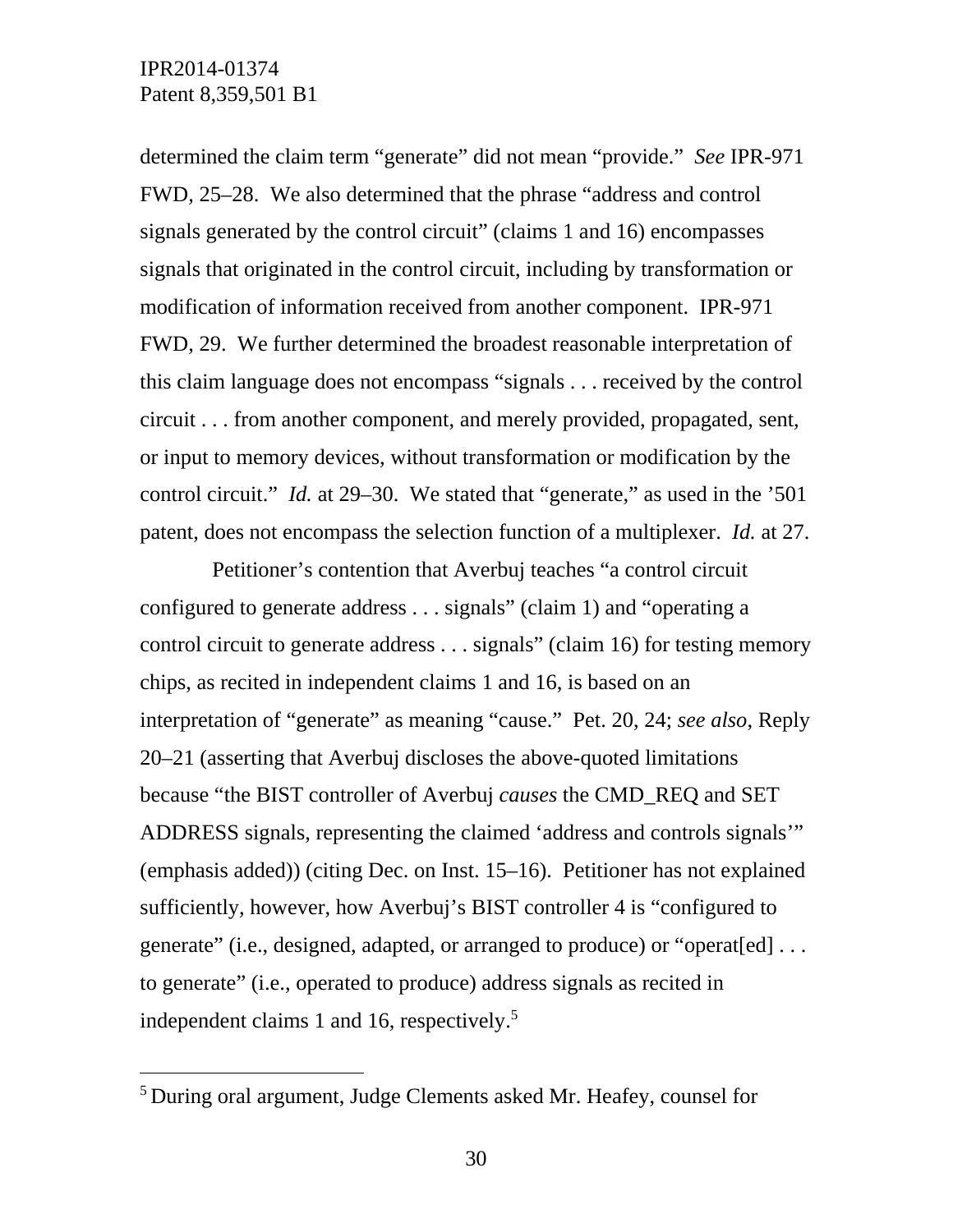-

Moreover, the evidence in this proceeding fails to support a finding that Averbuj's BIST controller 4 generates address signals for testing the memory devices in the manner claimed.

In Averbuj, the algorithms (i.e., CMD\_DATA containing OP CODE such as SET ADDRESS (*see* Ex. 1011, 4:4–12, 5:19–21, Table 1)) communicated to sequencers 8 are either received by user interface 22 via external input (*id.* at 5:41–43) or generated by another component (i.e., a component that is not part of BIST controller 4 circuitry) and stored in algorithm memory 20 (*see* Ex. 2012, 30:23–24, 41:1–4, 54:21–22, 55:6–25, 55:20–56:9 (wherein Dr. Bagherzadeh testifies that OP CODE residing in the algorithm memory of BIST controller 4 are generated by hand or by a tool, e.g., a compiler, and that "99 percent of the designs or chips do not have a compiler on-board")). Multiplexer 24 *selects* one of the algorithms (i.e., CMD\_DATA) and BIST controller 4 *provides* to sequencers 8 the same CMD\_DATA (e.g., address signals) without transformation or modification. *See* Ex. 1011, 4:4–12, 5:16–21; Ex. 2012, 54:8–13 ("Averbuj Figure 2, without consideration of any other disclosure in Averbuj, illustrates that a multiplexer selects an input from the algorithm memory and the output [] reflect[s] what's in the input, based on the selection."). Based on our

Petitioner, the following question: "Assuming we adopt 'to produce' as the proper construction [of 'to generate'], are [CMD]\_REQ and SET ADDRESS produced by BIST controller 4?" Tr. 78:16–18. In response, Mr. Heafey stated: "[T]hose signals are definitely produced by BIST controller 4, yes, they are." *Id.* at 78:19–20. Mr. Heafey did not elaborate, however, nor did he otherwise explain clearly during oral argument how Averbuj's BIST controller 4 is designed, adapted, or arranged to produce address signals for testing the memory devices.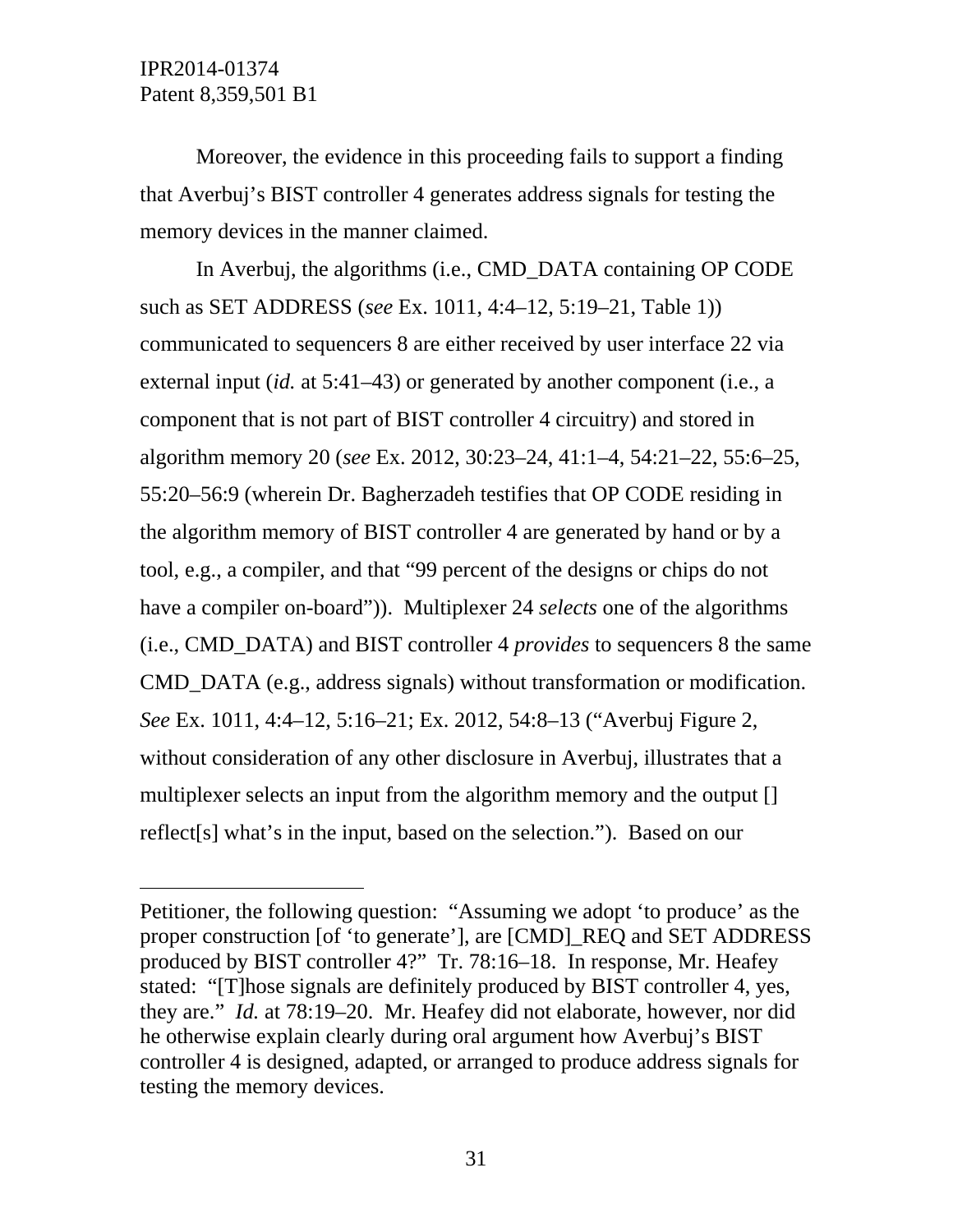interpretation of the term "generate," as discussed above, an "address . . . signal[] generated by the control circuit," as recited in claims 1 and 16, does not encompass Averbuj's SET ADDRESS signal, because it is produced by a component external to BIST controller 4, and merely selected by multiplexer 24 and provided to sequencers 8 without transformation or modification by BIST controller 4.

In sum, after considering the parties' arguments and evidence, we determine Petitioner has not shown, by a preponderance of the evidence, that Averbuj discloses "a control circuit configured to generate address . . . signals" (claim 1) and "operating a control circuit to generate address... signals" (claim 16) for testing memory chips in the manner recited in independent claims 1 and 16. Petitioner does not correct this deficiency in its challenges as to dependent claims 2, 4–6, 9–11, 14, 15, 17, and 20. *See*  Pet. 26–34; 35 U.S.C. § 112, ¶ 4 ("A claim in dependent form shall be construed to incorporate by reference all the limitations of the claim to which it refers."). Because Petitioner has not identified in Averbuj a teaching of each and every limitation recited in claims 1, 2, 4–6, 9–11, 14– 17, and 20, Petitioner has not met its burden to show these claims are unpatentable under 35 U.S.C. § 102(b) as anticipated by Averbuj.

#### V. MOTIONS TO EXCLUDE

Both Patent Owner and Petitioner filed Motions to Exclude.

#### *A. Petitioner's Motion to Exclude*

Petitioner moves to exclude Exhibit 2018 (the Deposition Transcript of Dr. Donald Alpert) and to strike Section IV(B)(5)(a) of Patent Owner's Response, wherein Patent Owner quotes Dr. Alpert's deposition testimony in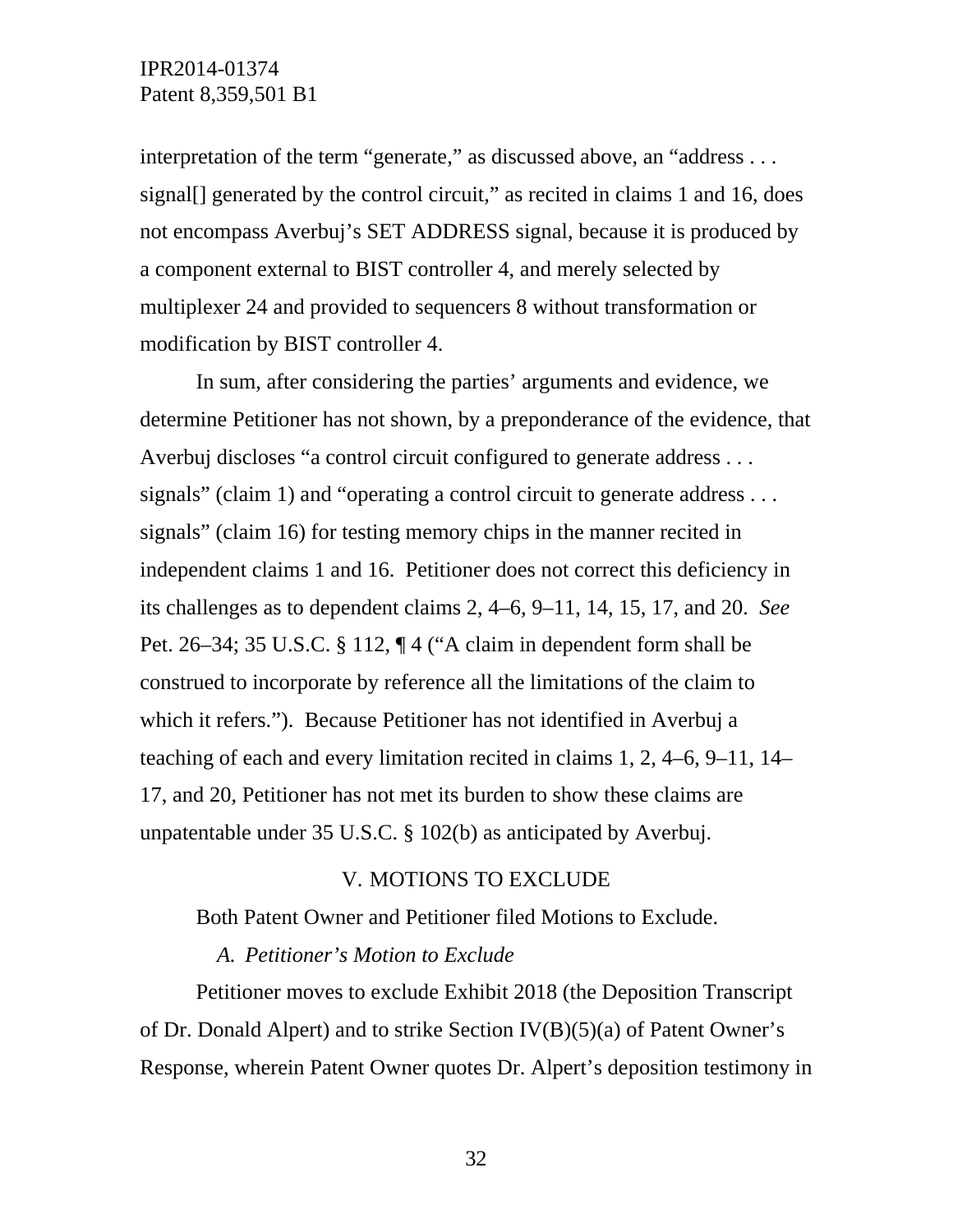support of its proposed construction of the claim term "generate" (*see* PO Resp. 31–32). Paper 25, 2. Petitioner argues Dr. Alpert is Sandisk Corporation's expert in IPR-971 and that Petitioner was not provided notice or otherwise invited to attend Dr. Alpert's deposition. *Id.* at 3. Petitioner contends Dr. Alpert's statements are not admissible as evidence in this proceeding "because they are hearsay and will unfairly prejudice Petitioner." *Id.* at 2.

In construing the claim term "generate" in Section III.A., above, we adopted and incorporated by reference our analysis and construction of this term on pages 22–30 of our Final Written Decision in IPR-971. In our claim construction in IPR-971, we considered Dr. Alpert's deposition and declaration testimony, but did not quote or cite to the testimony relied on by Patent Owner in Section IV(B)(5)(a) of its Patent Owner Response in the present proceeding. *Compare* IPR-971 FWD, 23–24 *with* PO Resp. 31–32. In IPR-971, we determined Dr. Alpert's testimony that one of ordinary skill in the art would understand the claim term "generate" as meaning "cause" or "produce" was inconsistent with the '501 patent's implicit definition of this term as meaning only "produce." *See* IPR-971 FWD, 27 n.4. We, therefore, did not rely on Dr. Alpert's testimony in our construction of the claim term "generate" in IPR-971, or in the present case. *See id.*; *see also id.* at 32 ("Having considered the ordinary meaning of the term 'generate' in the context of both the claims and the '501 patent as a whole, we agree with Patent Owner that the broadest reasonable interpretation of the claim term 'generate' is 'produce,' and that 'generate' does not mean 'cause' or 'cause to produce.'").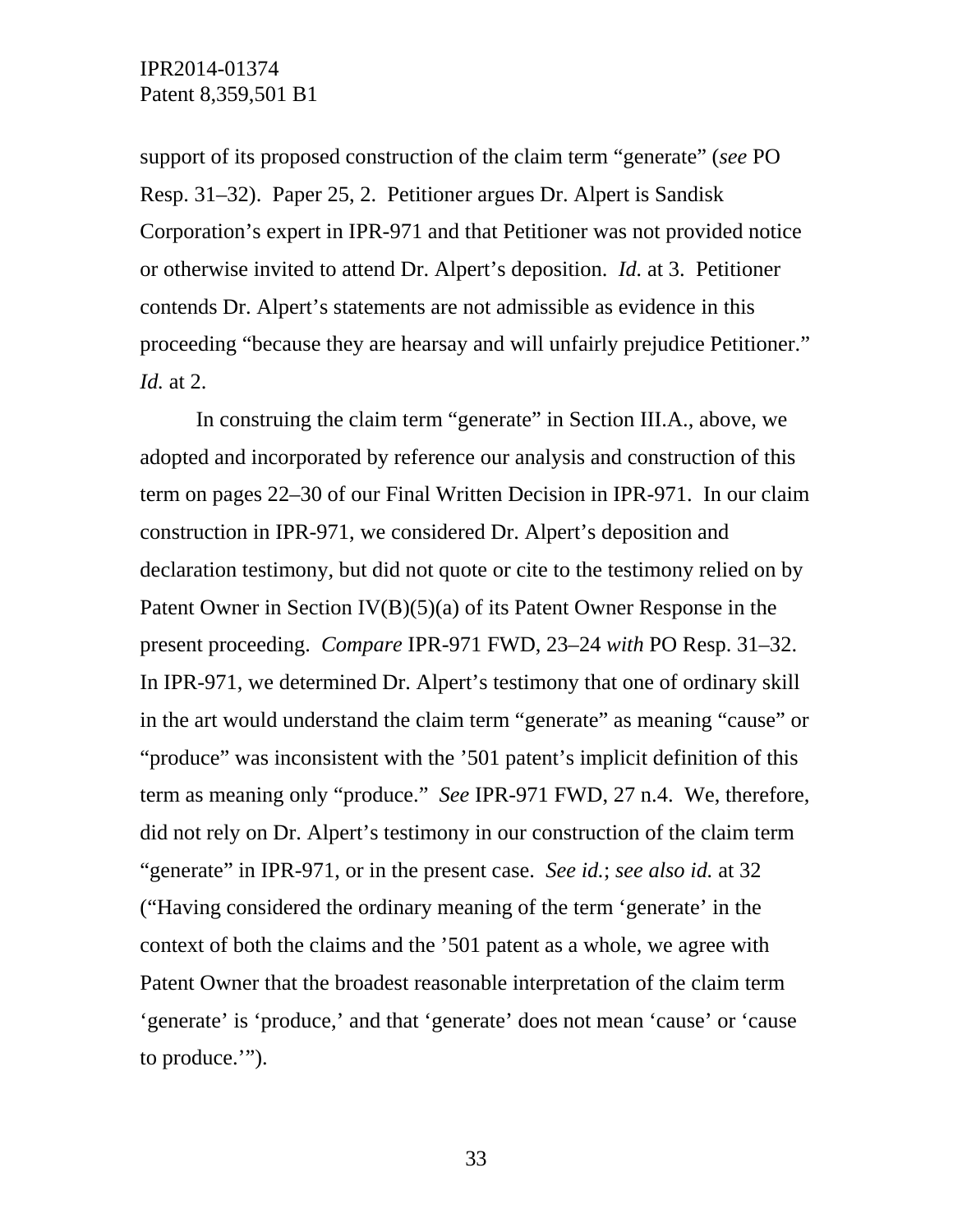Because we did not rely on Exhibit 2018 or consider the argument in Section IV(B)(5)(a) of Patent Owner's Response in rendering our decision in this proceeding, we dismiss Petitioner's Motion to Exclude Exhibit 2018 and to strike Section  $IV(B)(5)(a)$  as moot.

#### *B. Patent Owner's Motions to Exclude*

Patent Owner filed a Motion to Exclude "Exhibits 1026, 1029, 1030, and 1032 (or portions thereof)" and requests that we strike the corresponding citations to these exhibits in Petitioner's Reply. Paper 33, 2. We did not rely on these exhibits in rendering our decision. Accordingly, Patent Owner's Motion to Exclude these exhibits is dismissed as moot.

Patent Owner also filed a Motion to Exclude Portions of Petitioner's Reply, contending "Petitioner's Reply improperly presents new theories, never raised in its Petition or adopted by the Board's Institution Order, violating 37 CFR 42.22-23 and applicable law." Paper 34, 1. Patent Owner provides a table identifying the alleged new theories advanced by Petitioner in its Reply (*id.* at 2) and identifies by page and line number specific portions of sections II.A.3, II.B.1.a, II.B.5 & III.B.2 of the Reply that it contends should be excluded as advancing new theories (*see id.* at 2–8).

Our decision is not based on any of the alleged new theories identified by Patent Owner, and Patent Owner does not cite to any of the specific language in the Reply that Patent Owner contends should be excluded. Accordingly, Petitioner's Motion to Exclude portions of Petitioner's Reply is dismissed as moot.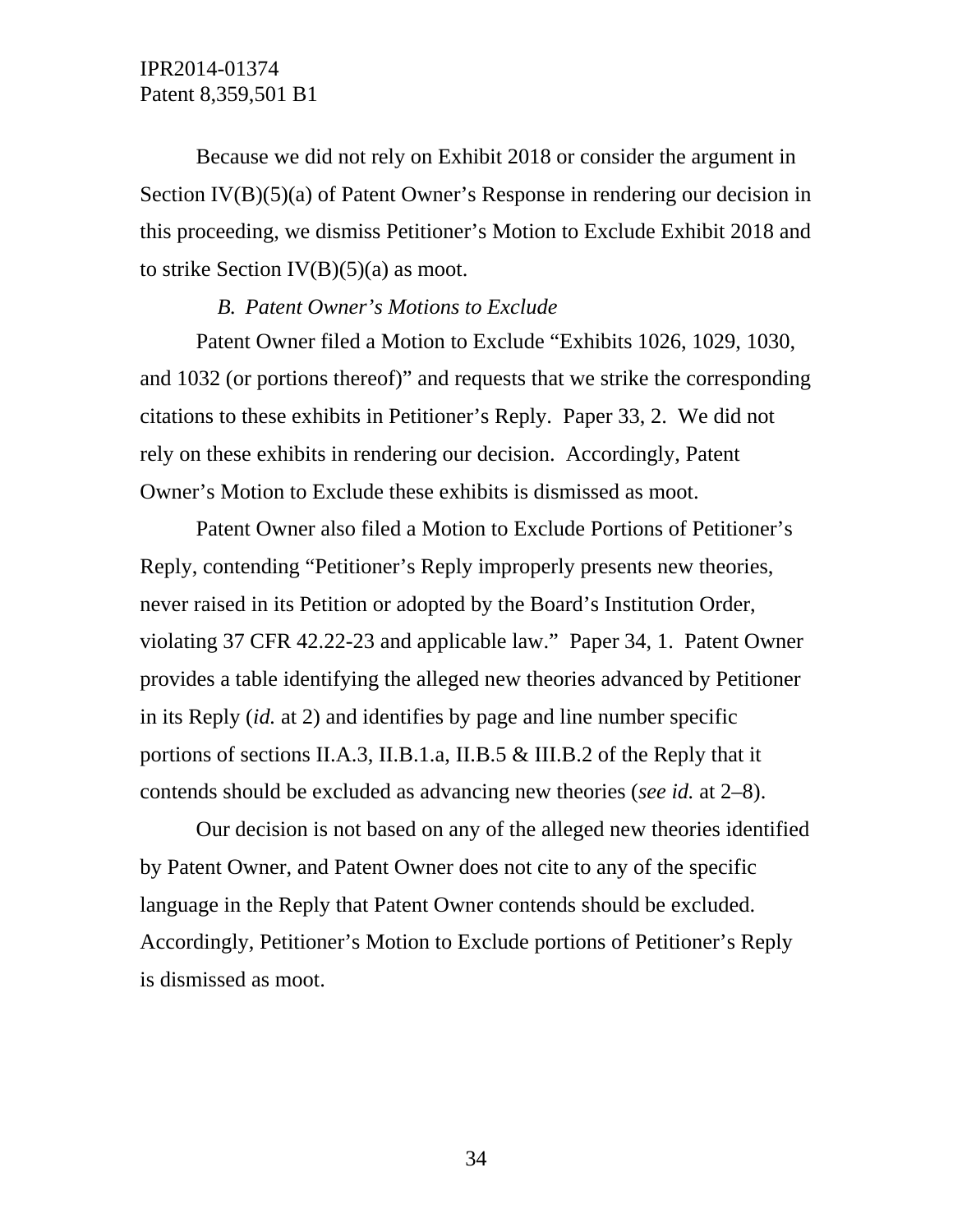# VI. CONCLUSION

Petitioner has not shown by a preponderance of the evidence that claims 1, 2,  $4-6$ ,  $9-11$ ,  $14-17$ , and 20 of the '501 patent are unpatentable under 35 U.S.C. § 102(b) as anticipated by Averbuj (U.S. Patent No. 7,392,442 B2).

# VII. ORDER

In consideration of the foregoing, it is hereby:

ORDERED that claims 1, 2, 4–6, 9–11, 14–17, and 20 of U.S. Patent No. 8,359,501 B1 are not held unpatentable under 35 U.S.C. § 102(b) as anticipated by Averbuj (U.S. Patent No. 7,392,442 B2);

FURTHER ORDERED that Petitioner's Motion to Exclude Exhibit 2018 and to strike Section  $IV(B)(5)(a)$  of Patent Owner's Response is *dismissed*;

FURTHER ORDERED that Patent Owner's Motion to Exhibits 1026, 1029, 1030, and 1032 to strike the corresponding citations to these exhibits in Petitioner's Reply is *dismissed*;

 FURTHER ORDERED that Patent Owner's Motion to Exclude Portions of Petitioner's Reply is *dismissed*; and

FURTHER ORDERED that, because this is a final decision, parties to the proceeding seeking judicial review of the decision must comply with the notice and service requirements of 37 C.F.R. § 90.2.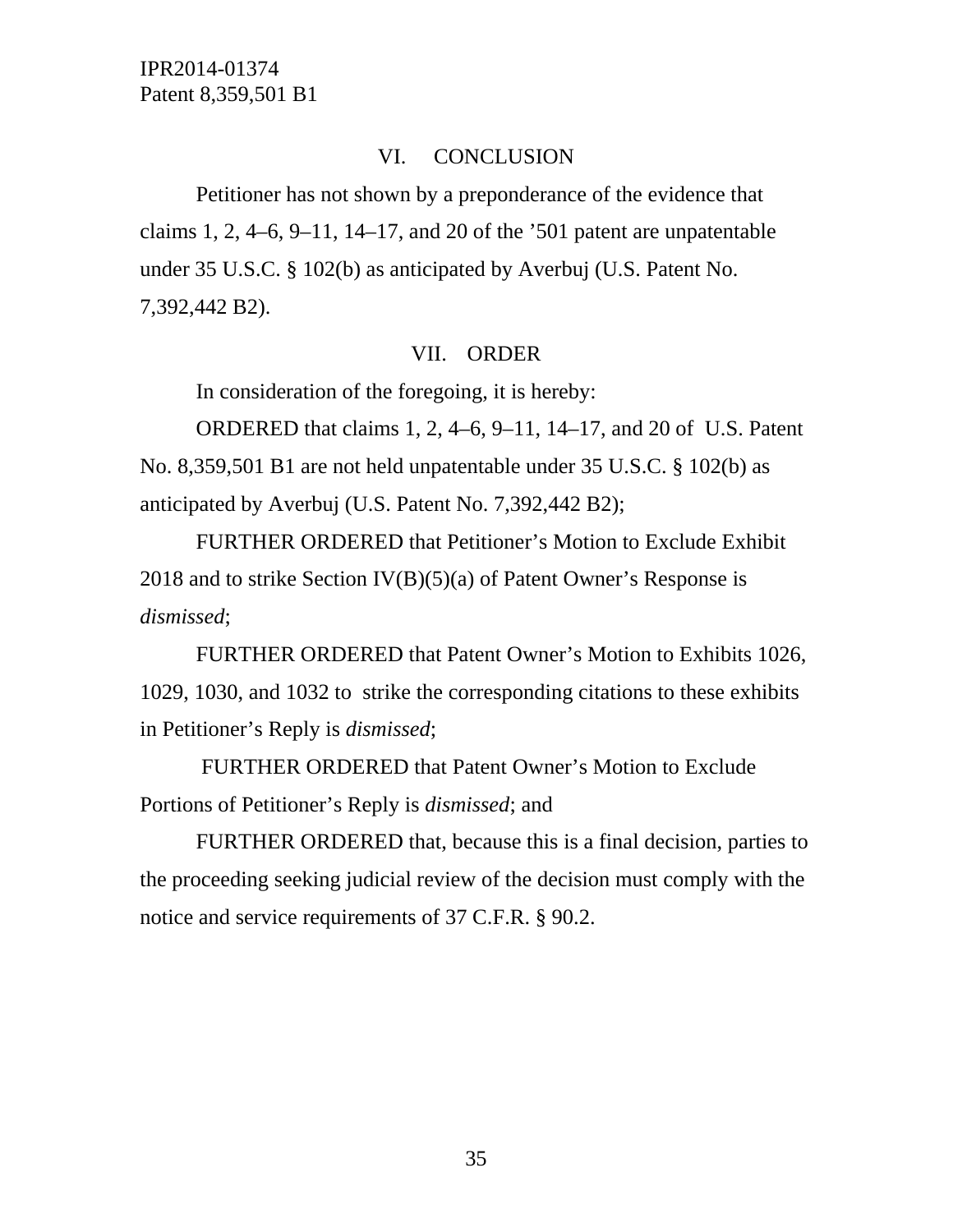# For PETITIONER:

Sanjiva Reddy Michael Heafey KING & SPALDING LLP sreddy@kslaw.com mheafey@kslaw.com

# For PATENT OWNER:

Thomas Wimbiscus Scott McBride Wayne Bradley Gregory Schodde Ronald Spuhler MCANDREWS, HELD & MALLOY, LTD. twimbiscus@mandrews-ip.com smcbride@mcandrews-ip.com wbradley@mcandrews-ip.com gschodde@mcandrews-ip.com rspuhler@mcandrews-ip.com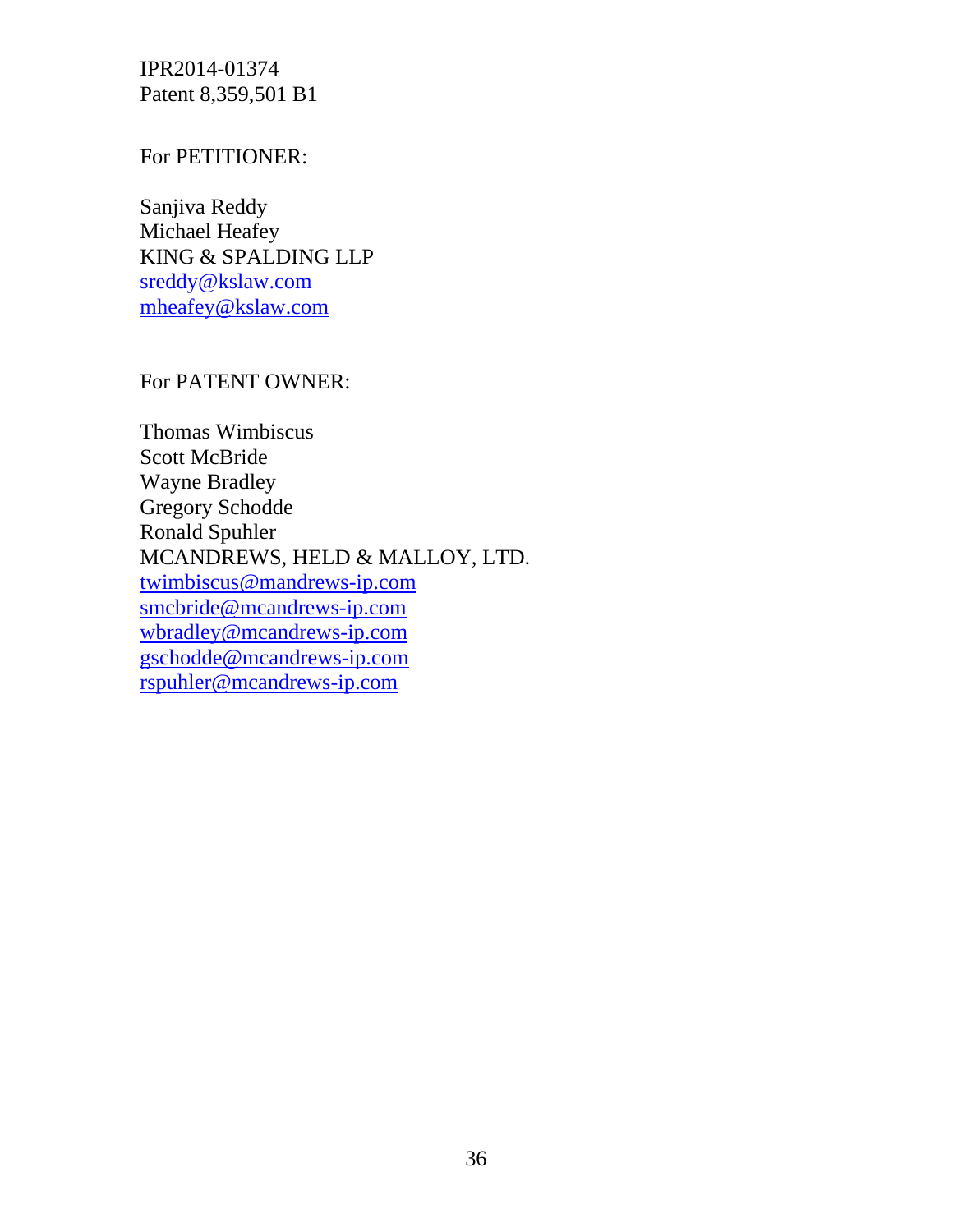# UNITED STATES PATENT AND TRADEMARK OFFICE \_\_\_\_\_\_\_\_\_\_\_\_\_\_\_

# BEFORE THE PATENT TRIAL AND APPEAL BOARD \_\_\_\_\_\_\_\_\_\_\_\_\_\_\_

SMART MODULAR TECHNOLOGIES INC., Petitioner,

v.

NETLIST, INC., Patent Owner.

\_\_\_\_\_\_\_\_\_\_\_\_\_\_\_

Case IPR2014-01374 Patent 8,359,501 B1

\_\_\_\_\_\_\_\_\_\_\_\_\_\_\_

#### Before LINDA M. GAUDETTE, BRYAN F. MOORE, and MATTHEW R. CLEMENTS, *Administrative Patent Judges*.

CLEMENTS, *Administrative Patent Judge*, dissenting.

While I agree with the majority's construction of "generate" to mean "produce," I respectfully dissent from the majority's determination that "Petitioner has not explained sufficiently, however, how Averbuj's BIST controller 4 is 'configured to generate' (i.e., designed, adapted, or arranged to produce) or 'operat[ed] . . . to generate' (i.e., operated to produce) address signals as recited in independent claims 1 and 16, respectively." Majority Opinion ("Maj. Op.") 30–31. Although Petitioner's arguments are based on a construction of "generate" that includes cause, and we have construed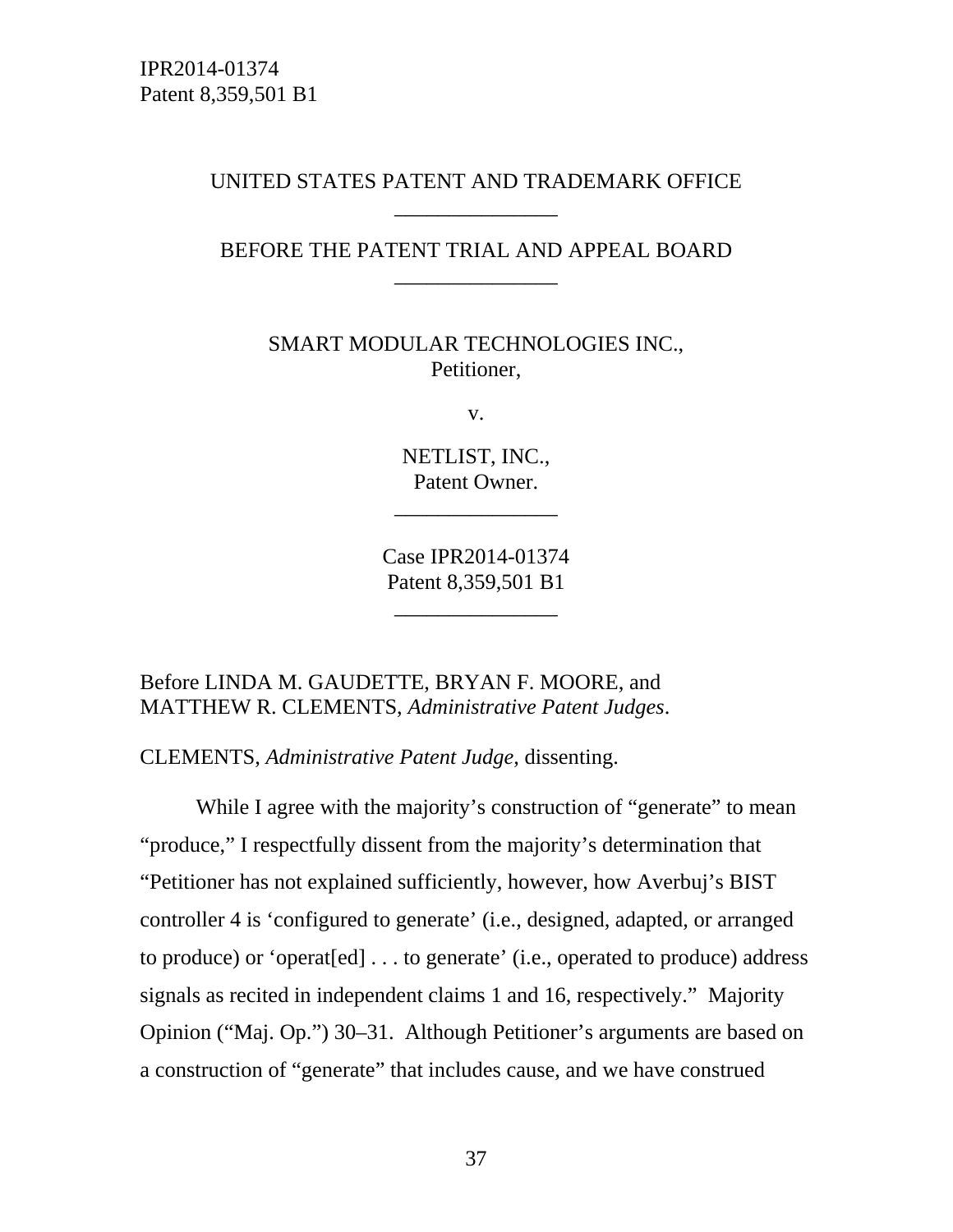"generate" to mean "produce," I believe the evidence cited by Petitioner nevertheless establishes sufficiently that BIST controller 4—identified by Petitioner as the recited "control circuit"—"produces" address signals.

The majority opinion finds that "[i]n Averbuj, the algorithms (i.e., CMD\_DATA containing OP CODE such as SET ADDRESS) communicated to sequencers 8 are either received by user interface 22 via external input or generated by another component (i.e., a component that is not part of BIST controller 4 circuitry) and stored in algorithm memory 20." Maj. Op. 31 (citations omitted). As support for its finding that the algorithms are generated by another component, the majority cites the crossexamination of Petitioner's expert, Dr. Bagherzadeh, in which he identifies a person or tool as possible ways of generating the OP CODEs stored in algorithm memory 26:

Q Would a compiler be required to generate the op codes? [Objection]

THE WITNESS: Which op codes?

BY MR. BRADLEY:

Q The op codes stored in algorithm memory?

A Required, no.

Q In what other way could code be generated for algorithm memory?

A By hand, as I explained to you.

Q Are there any other ways of generating the code?

[Objection]

THE WITNESS: Those codes that are residing in the memory, right, that's all that we're talking about?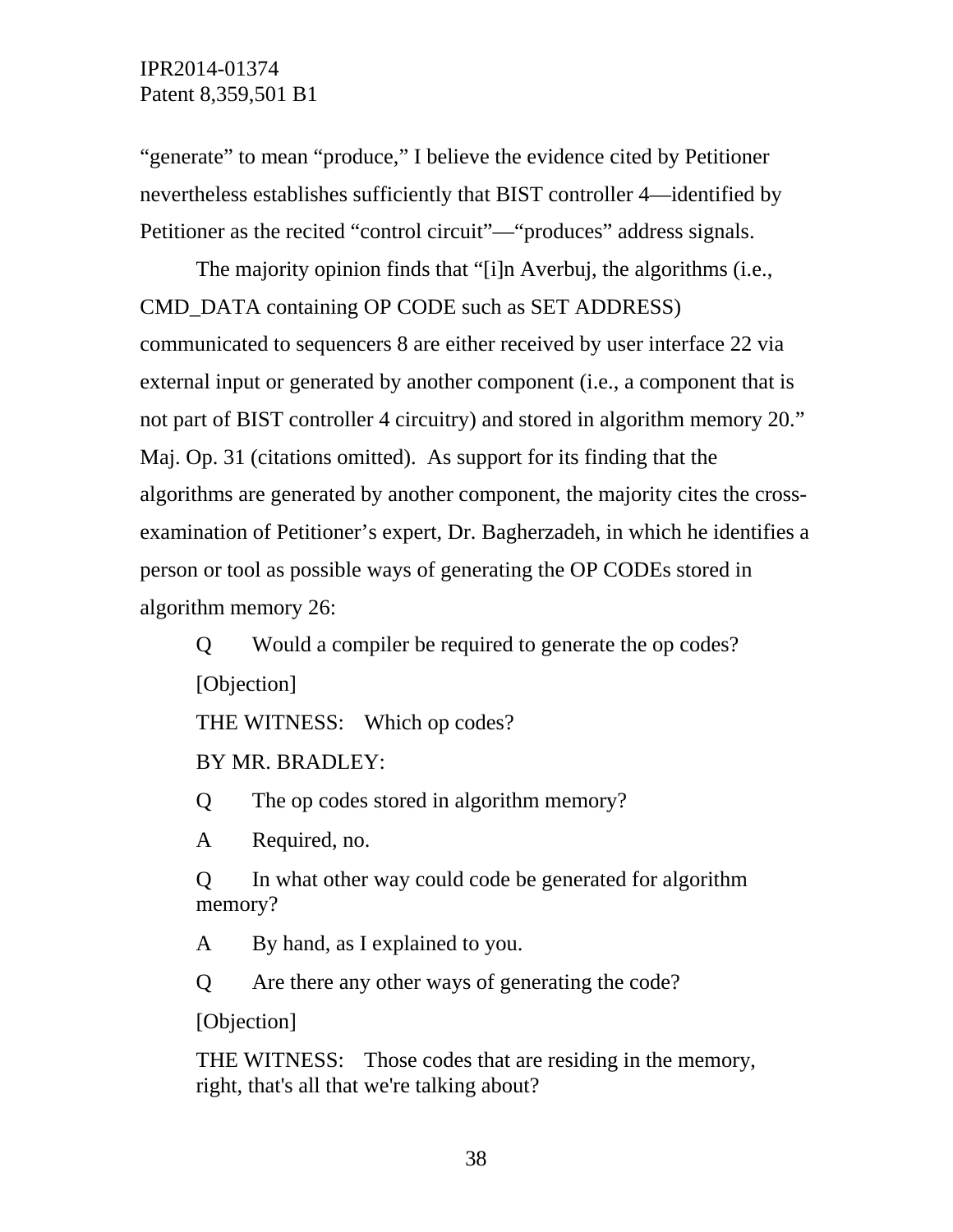# BY MR. BRADLEY:

Q Right.

A So either you do it by hand or you have a tool do it.

Q Okay.

A There's no – we're talking about code, not the generation of the -- or signals that are generated, just the bits in the code?

Q The generation of the op codes, yes.

A Yes. They have to be stored in the memory. Somebody did it by hand, wrote the code, or by a tool.

Q Okay.

A There's no other way around it.

Ex. 2012, 54:20–56:9.

The majority appears to understand this testimony by Dr. Bagherzadeh as a description of how BIST controller 4 works *in operation*. I understand this testimony, however, to explain only how the data stored in algorithm memory 26 could have been created and stored in algorithm memory 26 *in the first instance*. At no point in this testimony does Dr. Bagherzadeh suggest that a compiler plays any role during *operation* of BIST controller 4. Indeed, that would be inconsistent with Averbuj's explicit disclosure.

Averbuj explains that the *only* input received by BIST controller 4 is an invocation of some sort, whether an "external input, such as a control signal from an external testing apparatus" or an automatic invocation, and, as a result of that input, CMD\_DATA, among other signals, is output:

User interface 22 invokes algorithm controller 26 in response to external input, such as a control signal from an external testing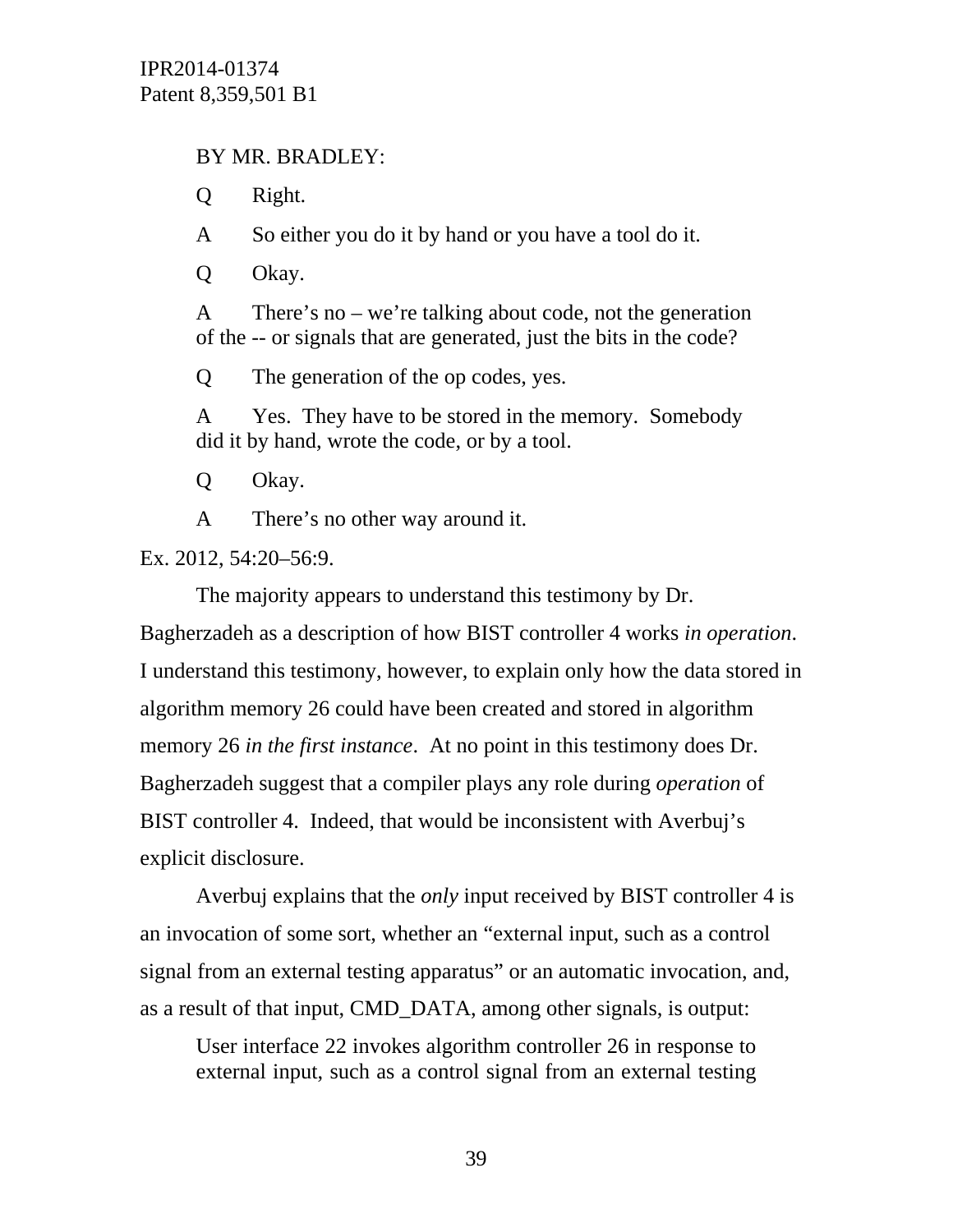apparatus. Alternatively, algorithm controller may be automatically invoked upon power-up of electronic device 2. Once invoked, algorithm controller 26 provides an algorithm select signal (ALG\_SELECT) to multiplexer 24 to select one of the algorithms stored within algorithm memory 20. Once selected, a stream of binary commands that comprises the selected algorithm is applied to device blocks 6 as command data (CMD\_DATA).

Ex. 1011, 5:12–21. Thus, in this embodiment, a control signal goes into BIST controller 4 and CMD\_DATA, *inter alia*, comes out of BIST controller 4. In this embodiment, BIST controller 4 does not propagate signals through to its ouput because it does not receive CMD\_DATA at user interface 22. For that reason, I find that BIST controller 4 "produces" CMD\_DATA, including, *inter alia*, SET ADDRESS, which Petitioner identifies as the recited "address . . . signal[]" (Pet. 24).

The fact that the data output by BIST controller 4—i.e.,

CMD\_DATA—is read from a memory within BIST controller 4 so that it can subsequently be output goes to *how* BIST controller 4 "produces" that data. It does not show that the data is "produced" by another component. Moreover, the fact that the data in algorithm memory 26 was first created by something other than BIST controller 4 before being stored in algorithm memory 26, e.g., at the time of manufacture, does not, in my view, preclude BIST controller 4 from "producing" that data during *operation* of the built-in selft-test circuit. Finally, the fact that BIST controller 4 does not include a compiler is irrelevant, in my view, because BIST controller 4 does not need a compiler in order to "produce" address and control signals; when "invoked," it "produces" them by retrieving them from its memory—i.e., algorithm memory 26—and outputting them.